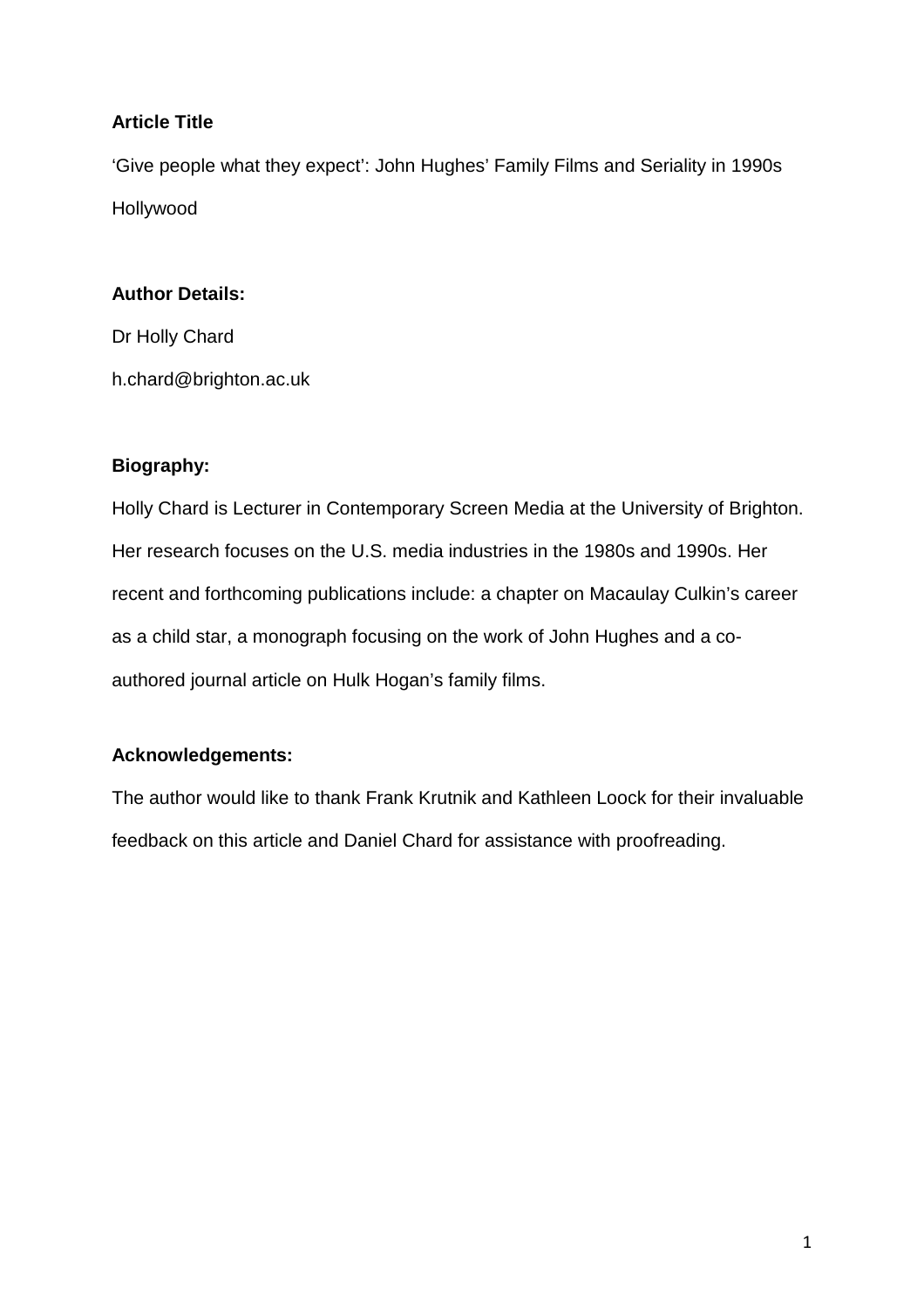**'Give people what they expect': John Hughes' Family Films and Seriality in 1990s Hollywood**

**Keywords:** seriality, Hollywood, comedy, family film

### **Abstract:**

This article explores serial production strategies and textual seriality in Hollywood cinema during the late 1980s and early 1990s. Focusing on John Hughes' 'high concept' family comedies, it examines how Hughes exploited the commercial opportunities offered by serial approaches to both production and film narrative. First, I consider why Hughes' production set-up enabled him to standardize his movies and respond quickly to audience demand. My analysis then explores how the *Home Alone* films (1990-1997), *Dennis the Menace* (1993) and *Baby's Day Out* (1994) balanced demands for textual repetition and novelty.

#### **Article:**

Described by the *New York Times* as 'the most prolific independent filmmaker in Hollywood history', John Hughes created and oversaw a vast number of movies in the 1980s and 1990s.<sup>1</sup> In a period of roughly fourteen years, from the release of *National Lampoon's Vacation* (Ramis, 1983) to the release of *Home Alone 3* (Gosnell, 1997), Hughes received screenwriting credits on twenty-seven screenplays, of which he produced eighteen, directed eight and executive produced two. Shortly after the release of *Home Alone*, *Entertainment Weekly*'s Ty Burr proclaimed, 'Hughes has settled into churning out surefire hits that are routine and routinely enjoyable'.2 Indeed, sizeable audiences bought into the filmmaker's vision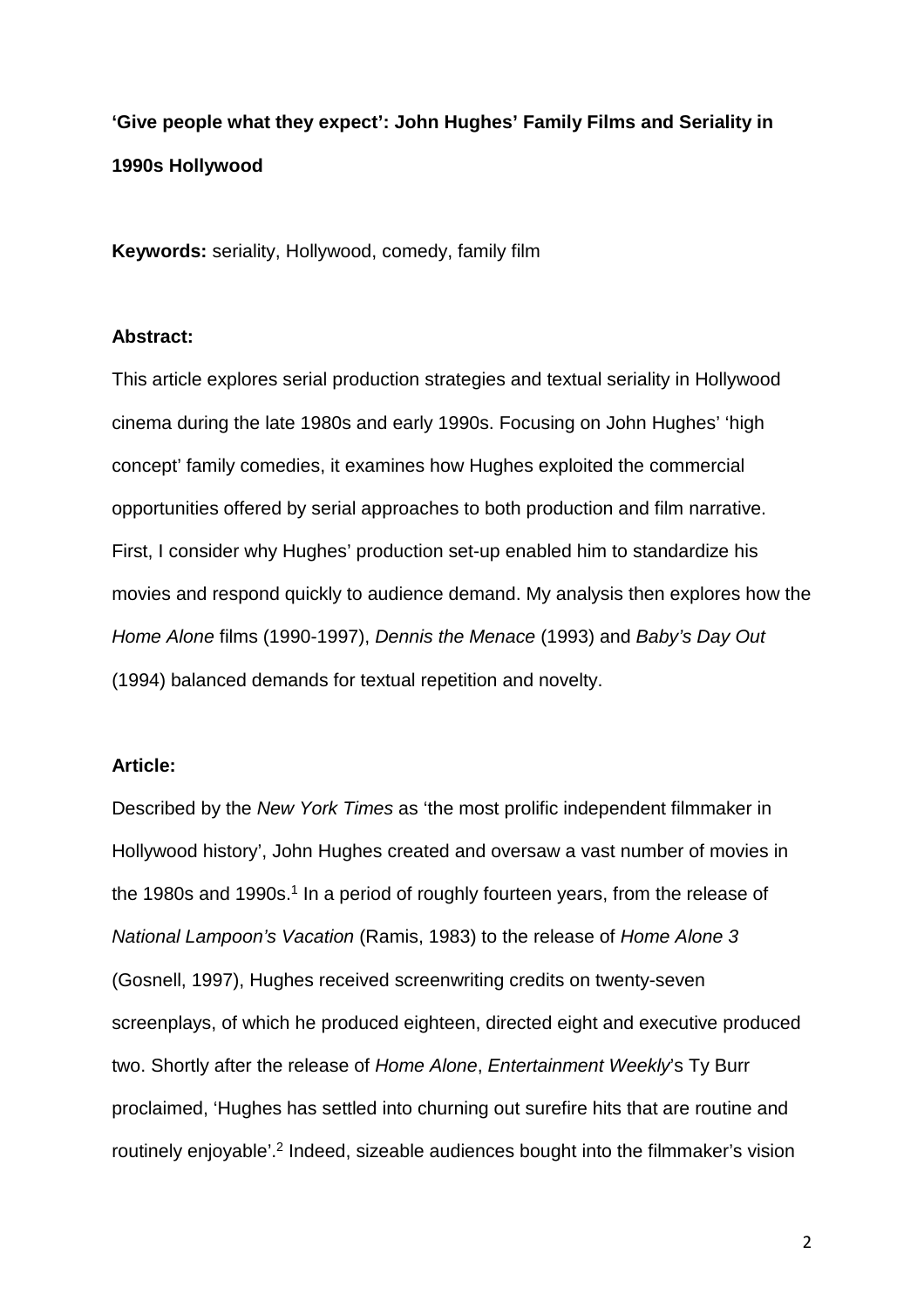of suburban America and everyday life. Writing in the *New York Times*, Bill Carter observed, 'Hughes' movies have, by accident or design, created the perfect symbiosis between movie and moviegoer'.3

This fit between audience and product was not simply a happy coincidence, but was a result of the strategic targeting of particular niche markets and the filmmaker's keen sense of what would appeal to Middle American audiences. *Variety* quoted one Warner Bros executive, who claimed that 'his instincts are better than those of any studio executive'.4 In a 1991 interview Hughes suggested that 'My movies are popular because they do what they're supposed to do. You get what you think you're going to get. They're not pretentious. They're not hyped. They're accessible'.5 Certainly, the relative consistency of Hughes output and his ability to shape and to react to audience demand at a textual level was a major factor in his success as a commercial filmmaker. Time and again, he showed an aptitude for creating films that replicated successful formulas from his previous box office hits.

By both Hughes' standards and those of the American film industry, box office hits did not come much bigger than *Home Alone* (Columbus, 1990), which was by no means conceived as a big-budget blockbuster. Written and produced by Hughes and directed by Chris Columbus, the family comedy starred child-actor Macaulay Culkin, as well as Joe Pesci, Catherine O'Hara and John Heard. Despite modest expectations, the movie grossed over \$285 million at the domestic box office and a further \$190 million overseas.**<sup>6</sup>** *Home Alone*'s simple concept – a boy who is left home alone at Christmas defends his house from burglars – was widely cited as a key factor in the movie's success.**<sup>7</sup>** In fact, Hughes built his professional reputation on his ability to develop films based on simple, marketable 'concepts' that offered audiences consistent and predictable pleasures.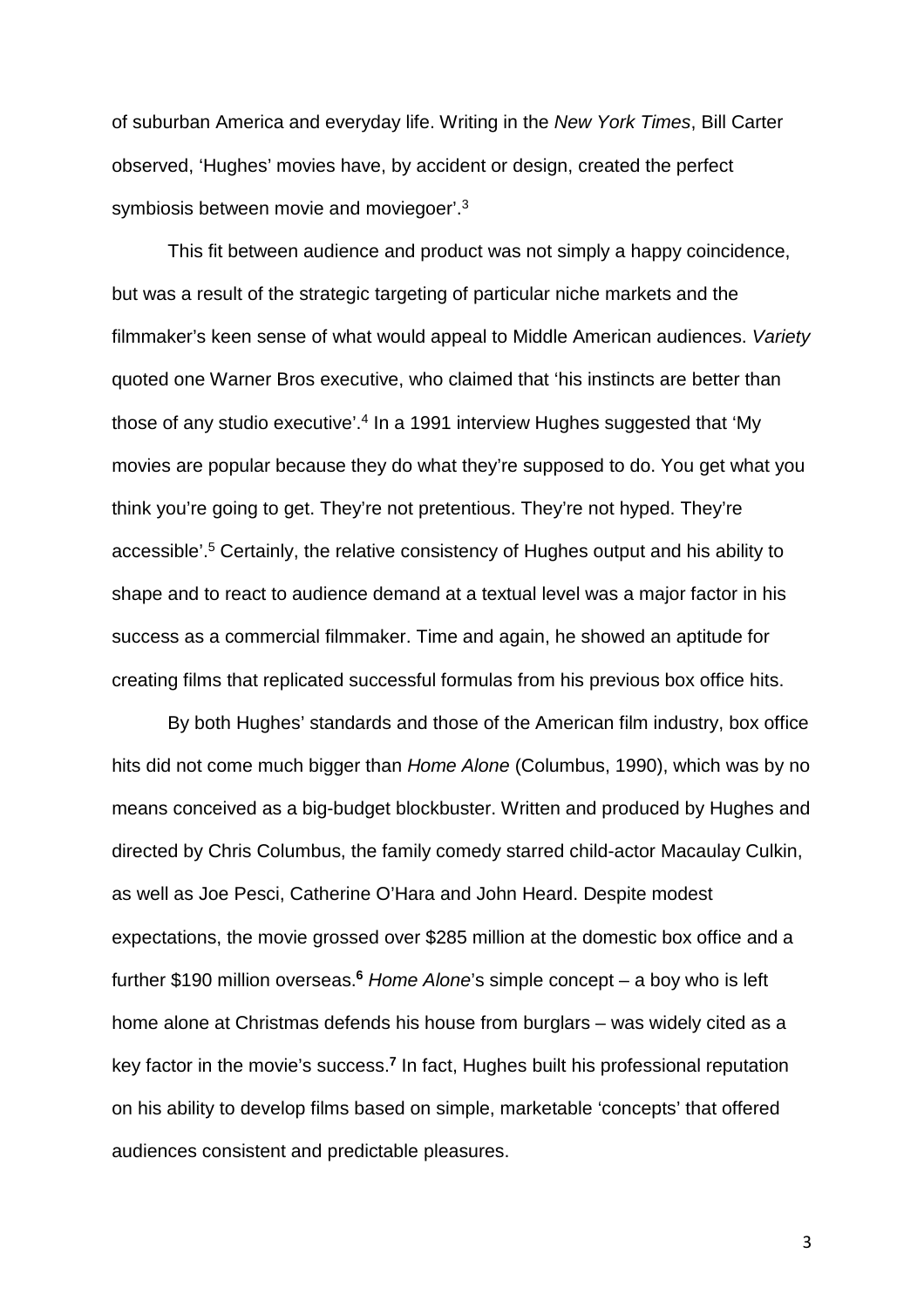The release of *Home Alone* marked the start of a creatively fruitful and financially lucrative phase in John Hughes' career. In just six years, from 1991 to 1997, Hughes received screenwriting credits on twelve films and produced eleven. His ability to produce movies relatively quickly and his willingness to harness the appeal of tested narrative formulas made this possible. Accordingly, this essay explores how Hughes' 'high concept' family comedies of the 1990s attempt to reduce financial risk through repetition and, thus, can offer insights into serial production strategies and textual seriality in the New Hollywood. First, I examine why Hughes was able to capitalize on the growing demand for family entertainment and reflect on why the repetition of gags and stunts formed a central part of his strategy for attracting family audiences. My analysis then focuses on identifying the major continuities and differences between the movies, in order to reflect on how the commercial and textual logics of sequelization shaped the *Home Alone* films. I then explore how textual seriality operates outside of the realm of the sequel, through a discussion of how *Dennis the Menace* (Castle, 1993) and *Baby's Day Out* (Johnston, 1994) rework elements of the *Home Alone* films while attempting to offer new and more spectacular comic set pieces.

### **Hughes Entertainment and Serial Production Strategies**

Hughes was ideally positioned to exploit the burgeoning family film market in the early 1990s because he had previously consolidated his status as an independent producer and secured greater control over this work. During the late 1980s, Hughes approached alliances with the major studios shrewdly, signing multi-picture contracts in order to gain access to financing and distribution, while using his previous box office hits to leverage greater creative and financial control over his projects. From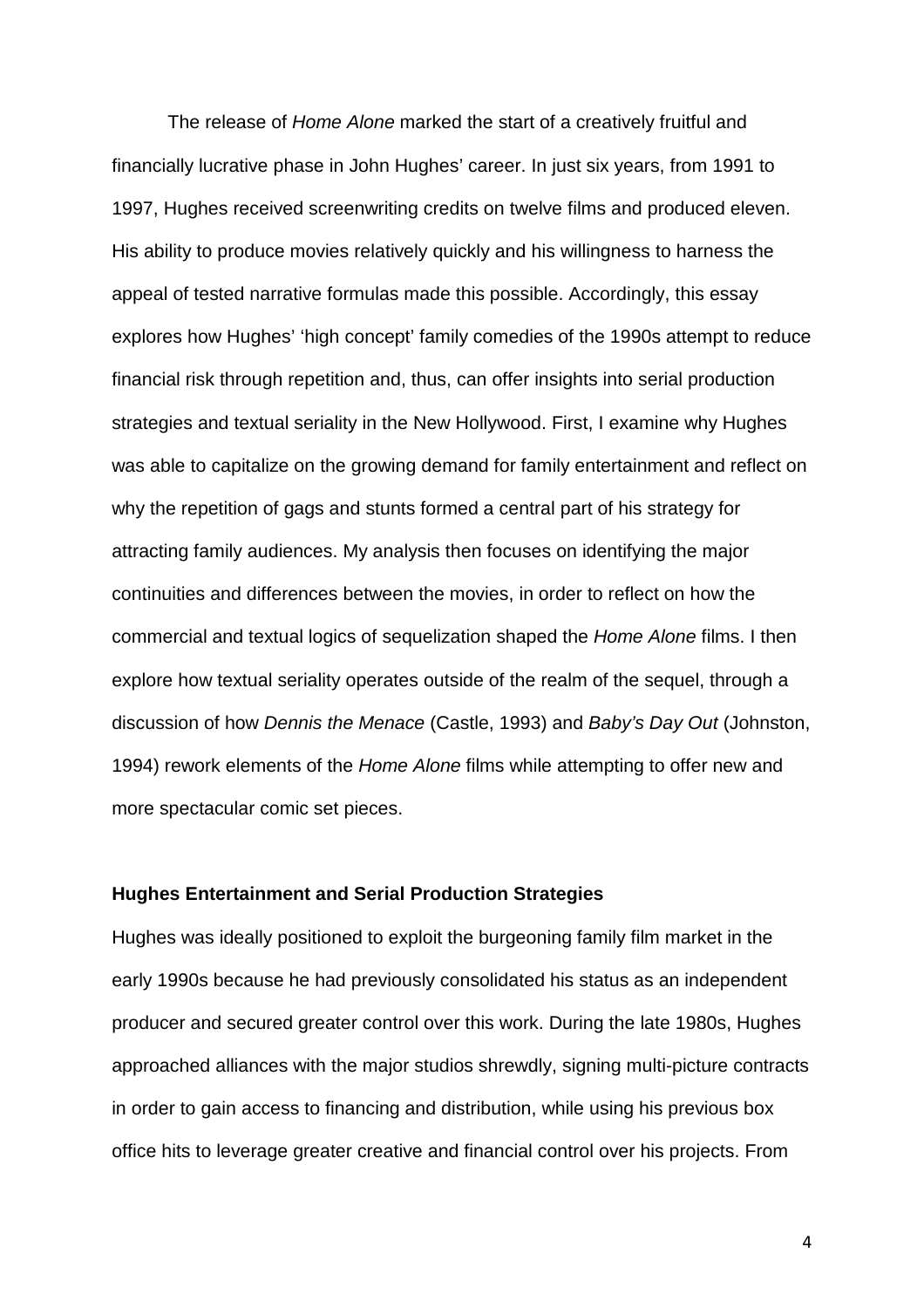1987 onwards, Hughes ensured that he could make his films in Chicago, through his production company Hughes Entertainment. <sup>8</sup> By the latter part of the decade, he frequently occupied the role of 'creative' producer on his movies, rather than director, in order to capitalize on his prolific output as a scriptwriter. With regard to his growing focus on production, Hughes stated, 'I can expand the outlet for my material, and have greater control over its outcome. As a director I can only do one film a year, but now I can do three'.9

During the 1990s, Hughes used the success of *Home Alone* to leverage deals with the studios that gave him even tighter control over the the production and promotion of his movies. As his lawyer Peter Dekom explained in a 1991 interview, 'We try to eliminate every creative decision from the studio that we can – even taking over the ad campaign and distribution'.10 From 1991 to 1997, Hughes held nonexclusive contracts with 20<sup>th</sup> Century Fox, Warner Bros and Disney, worth hundreds of millions of dollars in production financing. He was, therefore, never under the sole control of one company and was, as *Variety*'s editor explained, 'in an ideal position to play one studio against another'. <sup>11</sup> This setup enabled Hughes to get his projects greenlighted and into production quickly, as well as allowing him to produce several major movies simultaneously.

Popular seriality, proposes Ruth Mayer, 'relies on iconicity, on emblematic constellations, and on recognizable images, figures, plots, phrases, and accessories that, once established can be rearranged, reinterpreted, recombined, and invested with new significance'.<sup>12</sup> Harnessing the principles of textual seriality, Hughes selfconsciously developed a signature product through six teen movies that shared themes, narrative tropes, character types and aesthetic features: *Sixteen Candles* (Hughes, 1984), *The Breakfast Club* (Hughes, 1985), *Weird Science* (Hughes,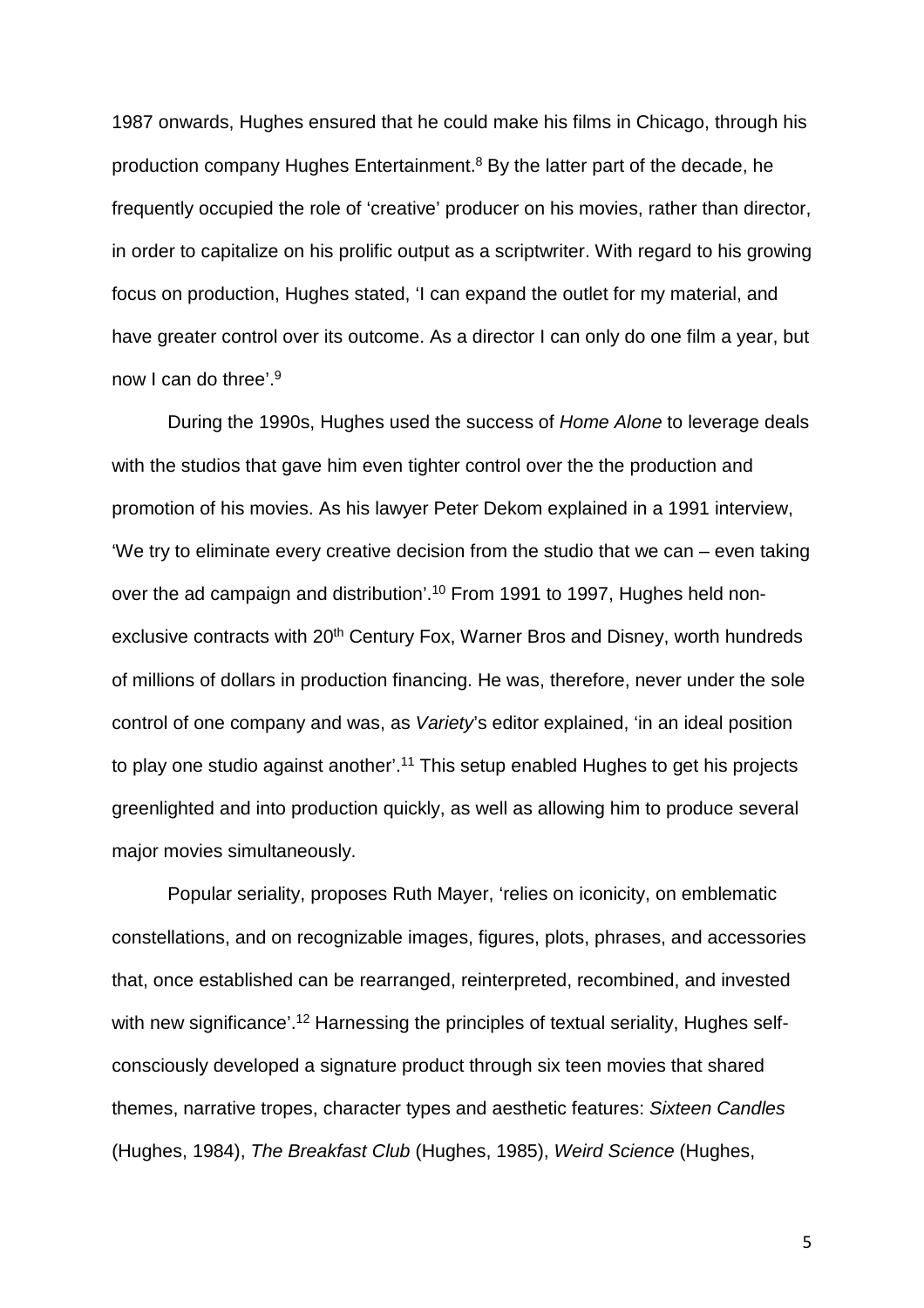1985), *Pretty in Pink* (Deutch, 1986), *Ferris Bueller's Day Off* (Hughes, 1986) and *Some Kind of Wonderful* (Deutch, 1987). Crucially, the films' textual elements were inseparable from the slick, MTV-inspired soundtrack releases and youth-oriented publicity materials that accompanied them. This commercial strategy aligned closely with the major studios' growing appetite for movies which could be sold across multiple platforms. Consequently, Hughes showed he could consistently appeal to a niche audience of teenage consumers, while demonstrating an excellent understanding of industry agendas, particularly synergy.

Hughes' exceptionally prolific output enabled him and his collaborators to reflect on audience responses to his films and chart cultural trends, using such knowledge to shape forthcoming productions. While the content and aesthetics of his first two movies relied heavily on his intuition as a writer and filmmaker, from *Weird Science* onwards, he sought to cater to audience demand, by attempting to meet, if not exceed, fans' expectations of his movies. Reacting to reception in a timely way is key to the development of popular serialized fiction, the ongoing nature of which allows the author(s) to 'observe its effects on audiences while the narrative is still running and react accordingly'.<sup>13</sup> Thus, the frequency of Hughes' movie releases, and his control over them, permitted the filmmaker to exploit the commercial opportunities offered by serial production strategies and textual seriality.

In adopting a serial production model of differentiated repetition, Hughes and his contemporaries adapted a manufacturing ethos established during the early days of Hollywood. As Amanda Ann Klein and R. Barton Palmer observe, 'the reuse, reconfiguration, and extension of existing materials, themes, images, formal conventions or motifs, and even ensembles of performers' has long been essential to the logics of 'continuing textual productions' and 'economies of scale' in the film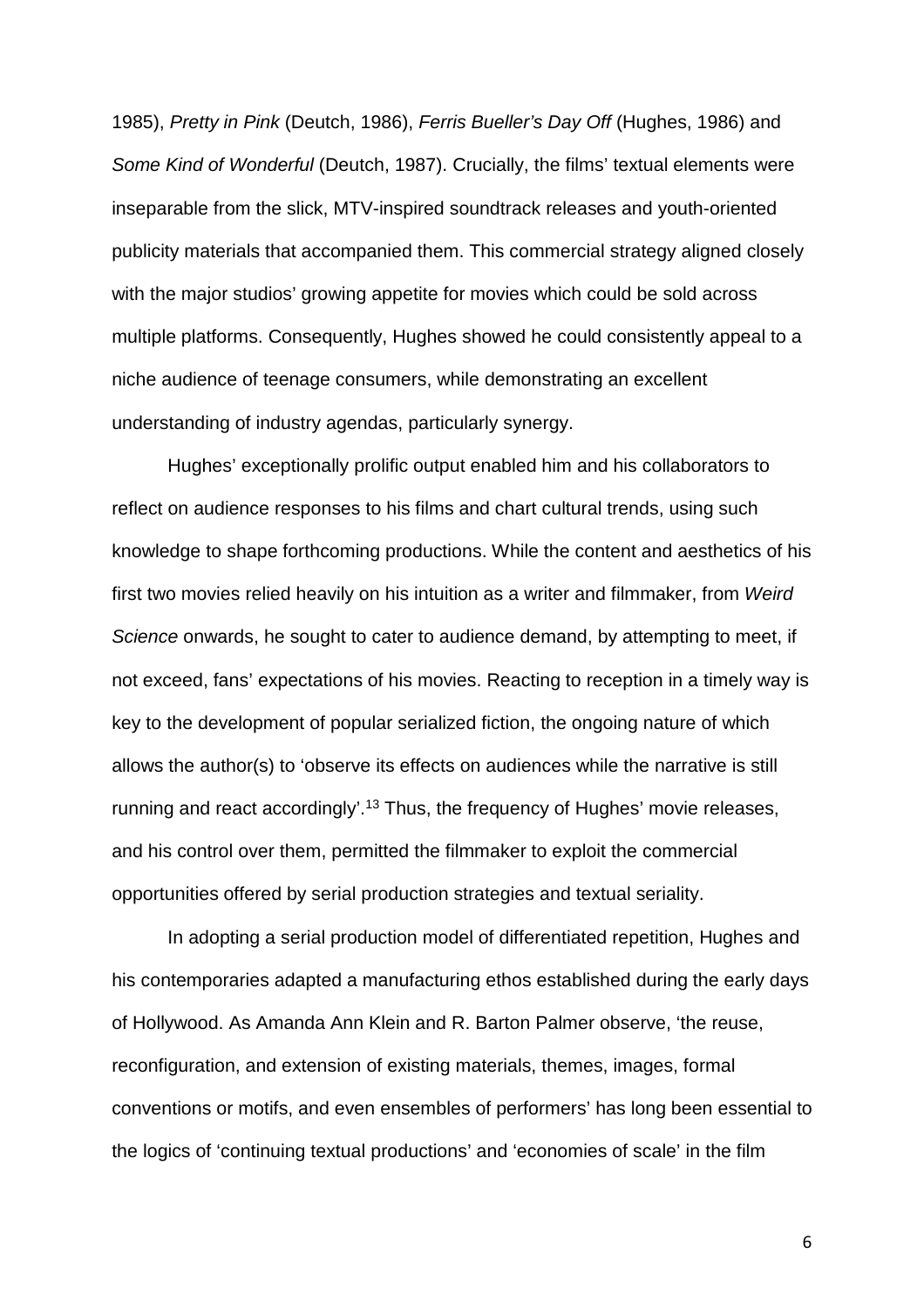industry.14 Even though Hollywood moved away from the production-line logic of lowbudget serials and series after the studio system's decline, by the 1980s repetition was a key strategy for mitigating financial risk during a period of spiraling budgets and diminishing box office returns. One of the most overt manifestations of this approach was 'high concept' filmmaking, which aimed to 'identify and exploit particular market segments' though films with built-in marketing hooks and 'an emphasis on style'.15 Critics of this approach to filmmaking argued, however, that 'as opposed to developing new ideas', high concept relied 'heavily upon the replication and combination of previously successful narratives'.16 The challenge for filmmakers like Hughes working in this high concept mode was meeting audiences' expectations while introducing sufficient novelty into movies.

Much like his teen films, John Hughes' 1990s movies were closely entwined with a particular set of commercial practices. With the exception of *Career Opportunities* (Gordon, 1991), a teenage romantic-comedy, all the films Hughes' wrote and produced in the early 1990s were 'family films'. In this period, the family film, asserts Robert C. Allen, 'became a discursive marker for a set of narrative, representational and institutional practices designed to maximize marketability and profitability across theatrical, licensing and merchandising markets by means of … cross-generational appeal'.17 As both Allen and Peter Krämer note, the family film's ability to generate home video sales was a major factor fueling this production trend.18 Moreover, family films of the late 1980s and early 1990s broke new ground in the creation of 'supersystems' of transmedia intertextuality - 'networks' of texts 'constructed around a figure or group of figures from pop culture', which were designed to appeal to broad audiences and to encourage the consumption of a wide range of associated consumer products.<sup>19</sup> Hughes was ideally positioned to benefit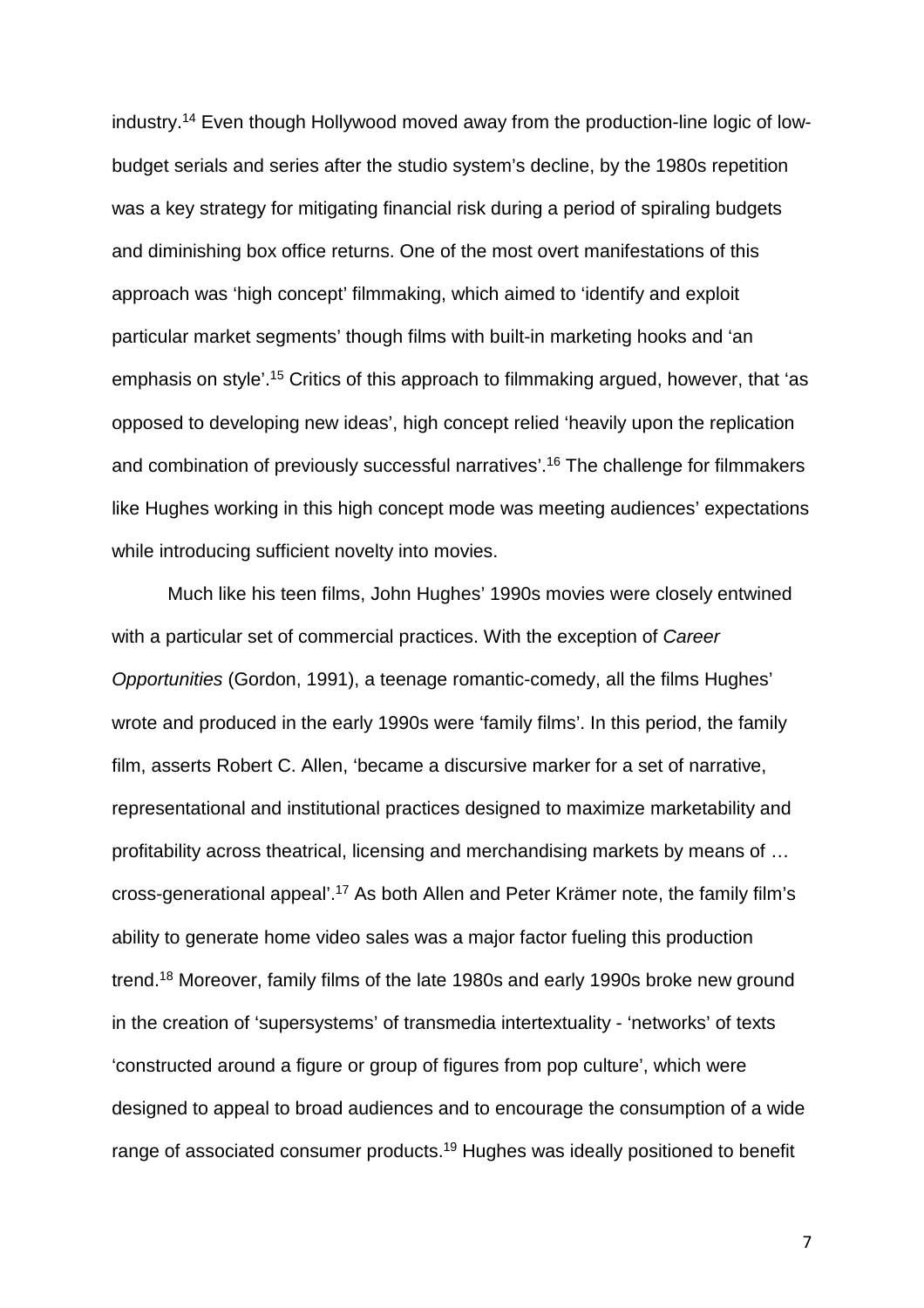from this production trend, thanks to his flair for developing movie concepts and characters that could be extended and multiplied across a range of texts for the purposes of marketing and merchandising.

Hughes also possessed an astute understanding of children's consumption habits, which helped him to prosper in the family film market. As well as being aware that pre-teens accounted for a major part of the home video market, he was conscious that many children were creatures of habit who enjoyed enacting the same pleasures repeatedly. However, many adults remained sceptical about children's tendency toward repeat viewing of movies on video. <sup>20</sup> This anxiety cannot be attributed solely to new technology; similar concerns had circulated about children's popular culture since the latter part of the nineteenth century. A condemnation of serialized fiction stems from 'the worry that its purveyors corrupt children intro benighted consumers by recycling the same empty product'.<sup>21</sup> But children's enjoyment of repetition derives in no small part from the process of mastering narratives and identifying minor variations in plot.<sup>22</sup> In this regard, the youthful fan of Hughes' movies is like Umberto Eco's 'smart' reader, who delights in 'the strategy of the variations' in serial texts.23 Even so, the lowly status of both mainstream comedy and the family film in hierarchies of culture means that such knowledge is not valorised and is often overlooked when exploring a text's popularity.

To ensure consistency between his films and to connect with his young audience, Hughes focused on the reworking of gags. Within comedy production, this approach was not unusual. Many gags in Hollywood cinema rely on tried and tested formulas, which are adjusted and expanded by writers, directors and performers. It is possible, as Anthony Balducci suggests, to 'detect distinct patterns beneath the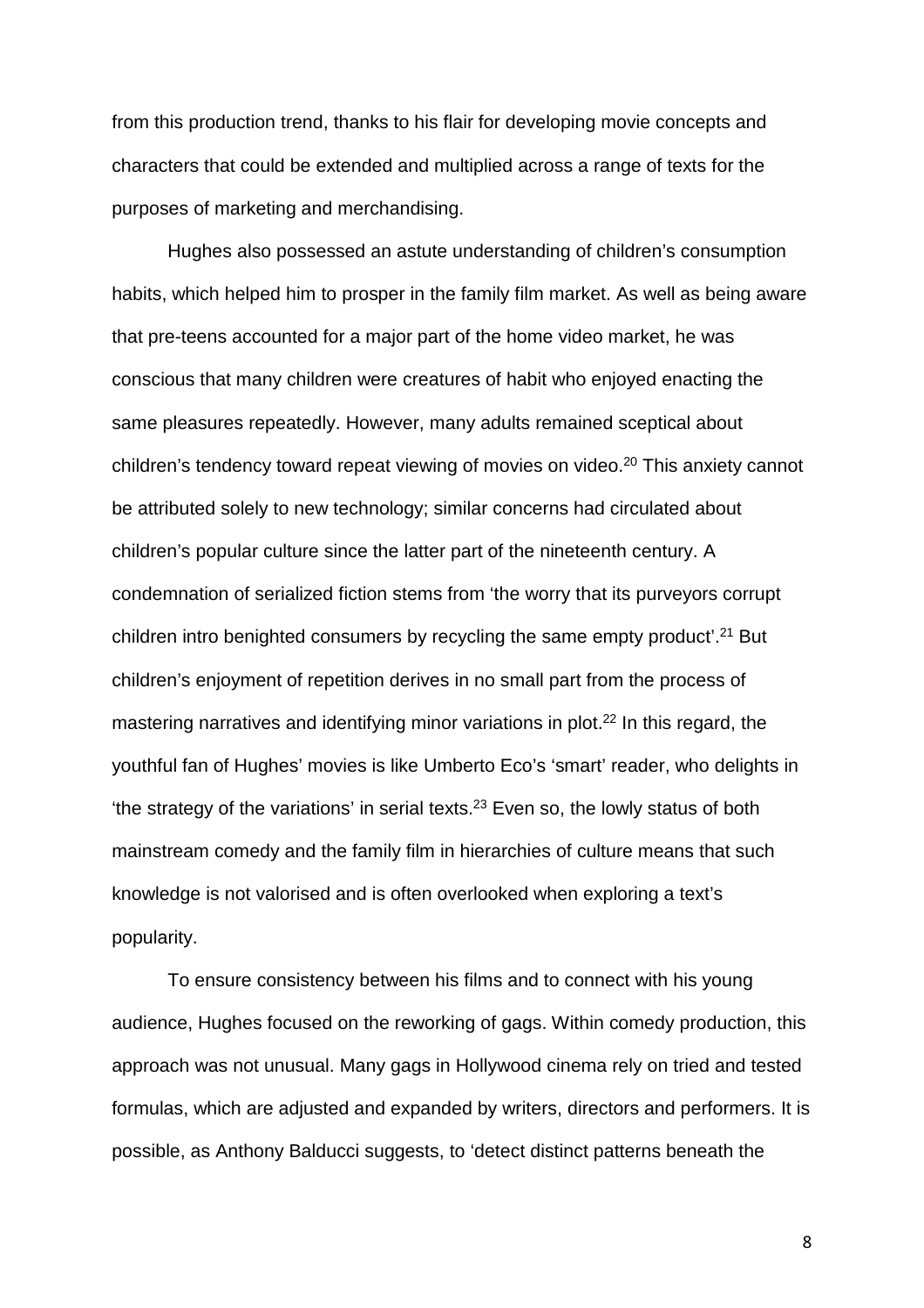stylistic flourishes and surprising variations' in many popular comedy routines and gags.24 As well as recycling numerous jokes across his movies, Hughes and his collaborators also borrowed gags from Hollywood's past, particularly the silent era. Even children can recognise and understand comic scenarios within Hughes' films, due to the appearance of similar situations and gags in myriad popular cultural texts, including cartoons. Much of the pleasure in watching familiar gags lies in their serial logic. As Jerry Palmer argues, every gag functions as a 'micronarrative' with a preparation stage and a subsequent culmination stage.25 After recognising a familiar setup, pleasure can be gained from seeing the gag unfold with various embellishments or slight twists added to the preparation stage and culmination stage. The viewer can also enjoy the confirmation or subversion of their expectations in the conclusion of the joke. Through repetition of material across films, Hughes ensured there were predictable laughs, while inviting audiences familiar with his earlier films to marvel at the mechanics of the gags and enjoy a sense of anticipation.

### **The** *Home Alone* **Sequels: Funnier and Bigger**

*Home Alone* and its sequels are prime examples of not only Hughes' use of repetition, but also the logics of sequelization and serial spread. When creating his family films of the 1990s, Hughes extracted a number of the popular elements from his 1980s comedian vehicles – *National Lampoon's Vacation*; *Planes, Trains and Automobiles* (Hughes, 1987); *Uncle Buck* (Hughes, 1989); and *National Lampoon's Christmas Vacation* (Chechik, 1989) – while expunging the crude and moderately sexual gags. Reflecting on the creation of *Home Alone*, Hughes explained to the *Los Angeles Times*, 'I was trying real hard to follow (my own) lessons of success and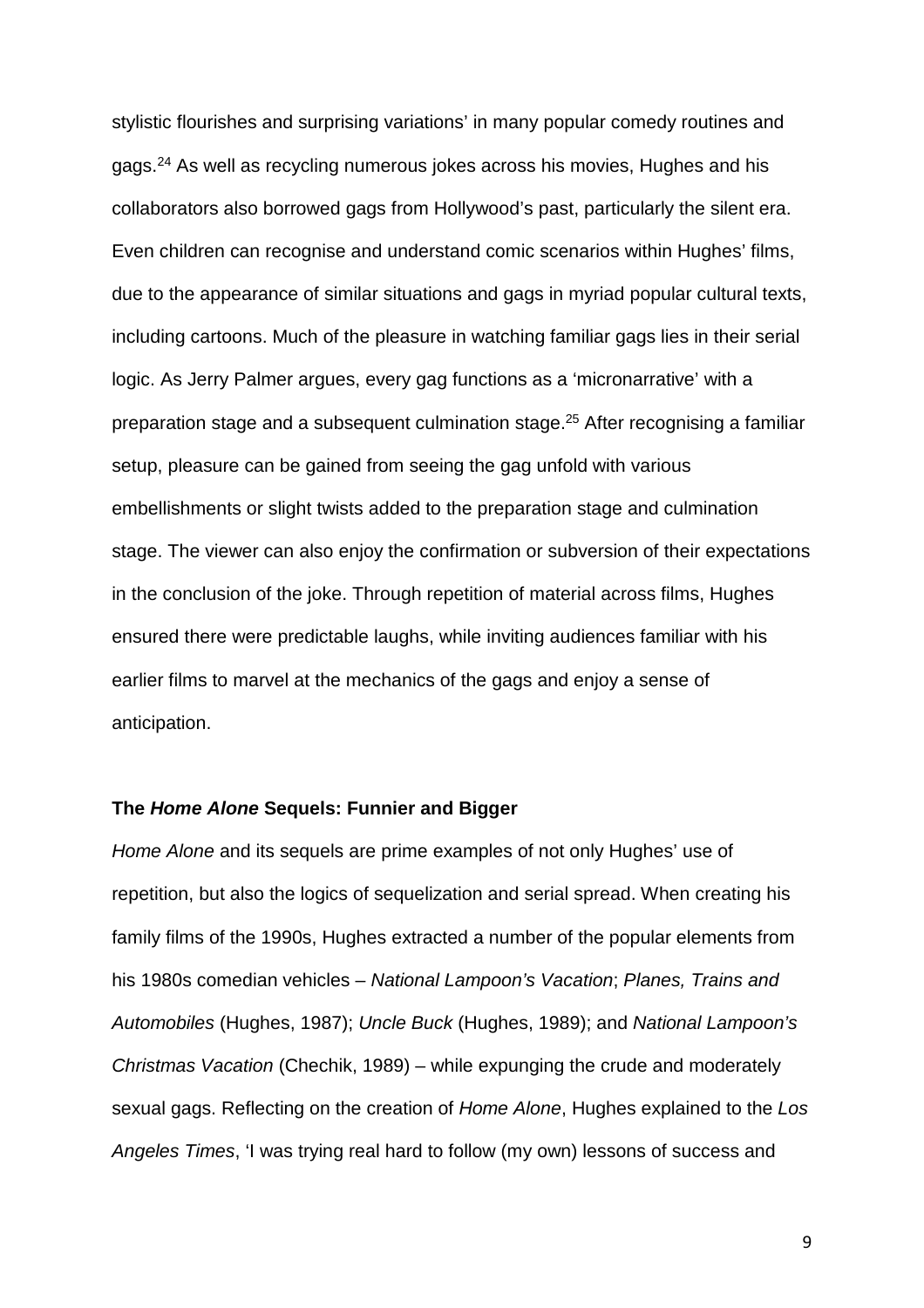look for something that would write itself – where the situation is so simple and strong that it will unfold naturally'. <sup>26</sup> Evidently, he managed to execute his plan successfully. The 'high concept' premise of *Home Alone* allowed Hughes to combine broad comedy, uplifting sentiment and themes of family unity, with a timely subject and 'built-in marketing hooks'.27

*Home Alone* has a tight narrative structure and achieves a high level of formal unity. Following the norms of classical construction, the film has a goal-oriented protagonist and events unfold as a chain of cause and effect. Focalizing the narrative through eight-year-old Kevin (Macaulay Culkin) not only anchors the film's plot but also encourages identification with the boy. For children in the audience, suggests Caryn James in her *New York Times* review, there is a vicarious thrill in watching a fellow pre-teen 'indulging in every child's fantasy and becoming the hero of his own adventure'. <sup>28</sup> The scenes may also provide the 'nostalgia and delight' that many family films create for adults, through their evocation of festive traditions and common childhood experiences.29 A second, more adult-oriented line of action features the attempts by Kevin's mother's to return home, which provides an effective comedic and emotional counterpoint to scenes involving the boy. Kate McCallister's quest to reach home, which gradually progresses despite numerous setbacks, also helps to reassure the audience that the film is building to a satisfying emotional conclusion in the form of a family reunion. This device clearly echoes the plot of an earlier Hughes comedy, *Planes, Trains and Automobiles*, as well as numerous other family-oriented Hollywood movies. It also fulfills the audience's expectations of the Christmas film, which typically culminates in a 'climactic and joyous scene that occurs as if by magic on Christmas Eve or Christmas Day', often focusing on scenes of family 'reunion and renewal'.30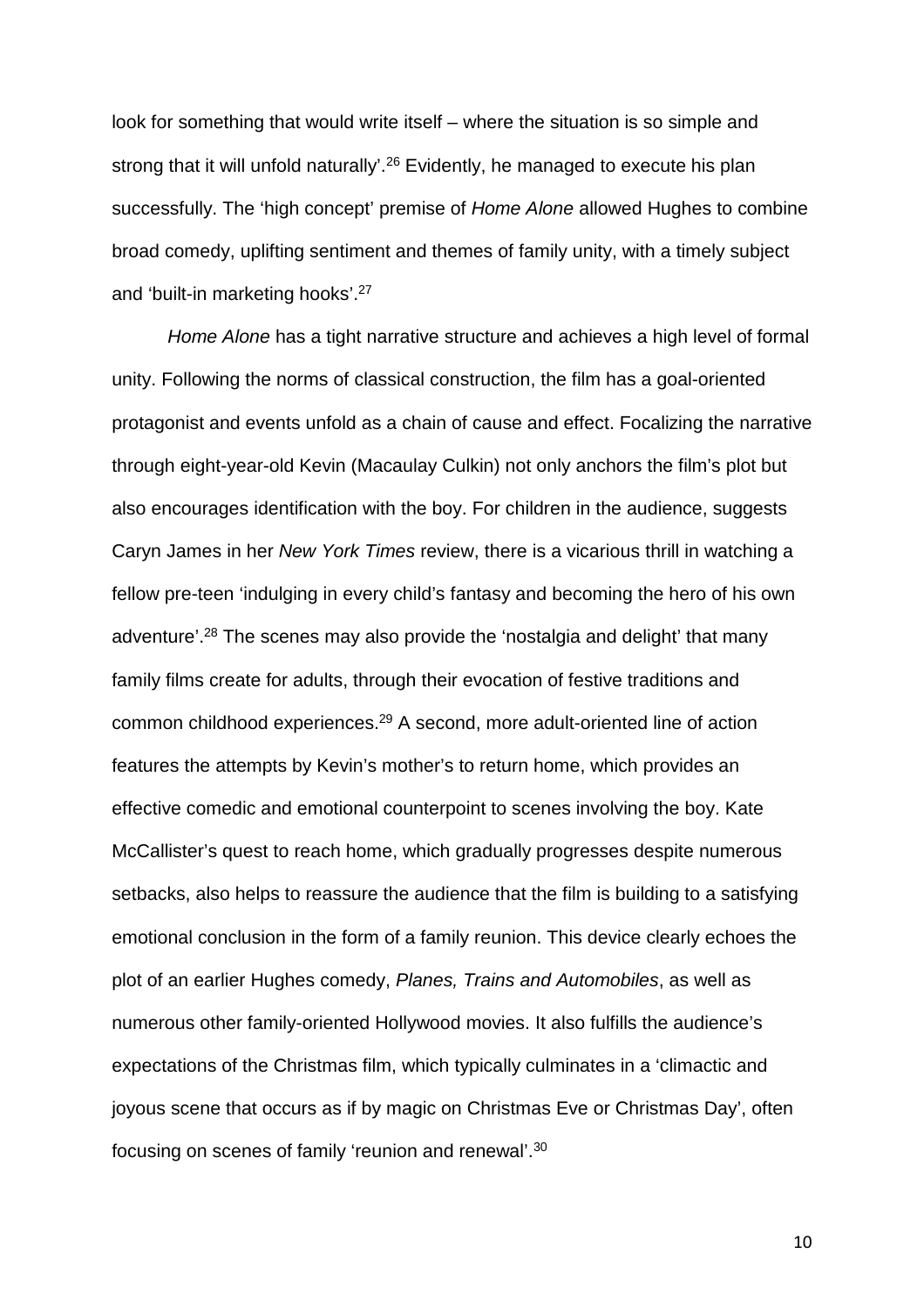Although Hughes had not planned to create *Home Alone* sequel, the commercial incentives for making a follow-up to the highest-grossing comedy of all time were abundantly clear. In fact, the 'unplanned sequel' following a major hit was characteristic of Hollywood's approach to sequelization during the late 1980s and early 1990s.<sup>31</sup> Hughes, however, insisted that he would only participate in a sequel if all the key cast and crew members could be reassembled. In an interview with the *Toronto* Star, he explained the challenges he faced when creating *Home Alone 2* for his devoted young fan base:

It was more difficult because there was so much anticipation when a first picture is so big and is something people will judge it against. I've heard of stories of kids who've seen it 25 times on videotape. Oh my god, I'm going to have an extremely informed second audience. They are going to know everything. And it's got to be funnier; it's got to be bigger.<sup>32</sup>

Unsurprisingly, *Home Alone 2* is, like most sequels, 'highly self-conscious of audience expectations'.33 Indeed, the narrative's interplay between predictability and novelty provides the film's primary strategy for creating audience enjoyment. As Carolyn Jess-Cooke observes, the sequel is 'a framework within which formulas of repetition, difference, history, nostalgia, memory and audience interactivity produce a series of dialogues and relationships between a textual predecessor and its continuation, between audience and text'. <sup>34</sup> The sequel recycles numerous elements from the original *Home Alone* and reworks them slightly, allowing the audience to derive pleasure from their knowledge of the original film. As one critic put it, the film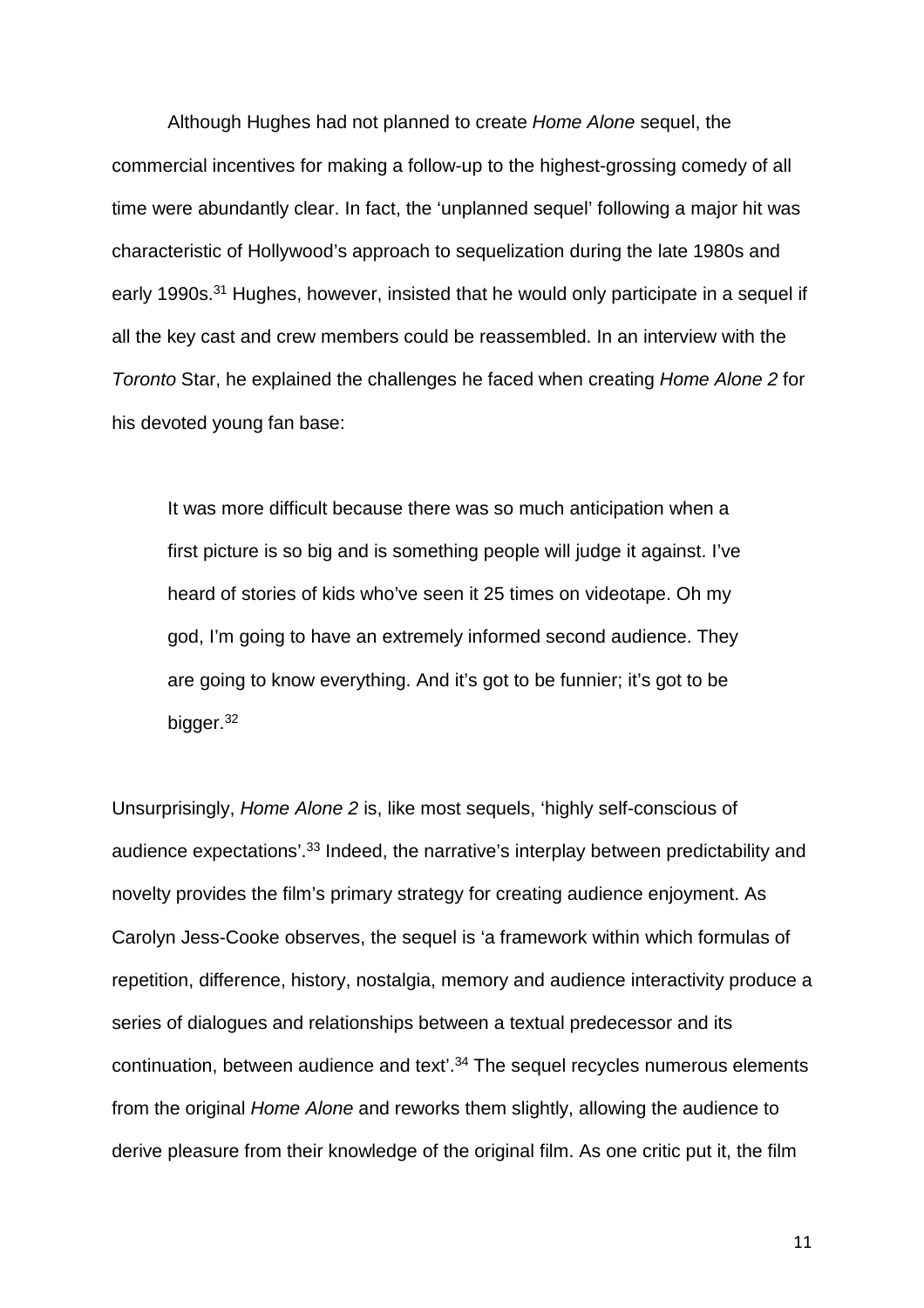'actually toys with the audience's expectation of a carbon copy'. <sup>35</sup> *Home Alone 2* thus fits within a wider trend of sequels which 'show a high degree of selfawareness'. 36

The narrative structure of *Home Alone 2* is fundamentally the same as the original, and it replays a large number of scenarios and jokes from its predecessor. The main differences between the films are created by an emphasis on spectacle and an intensification of various other textual elements. For instance, in the first film, Kevin's response to being home alone is to eat junk food while watching videos, and to play with his brother's air rifle. In the sequel, Kevin checks into the Plaza Hotel in New York and enjoys a limousine ride, during which he eats pizza and drinks Coca-Cola from a champagne glass. Jokes are also rehashed, with little attempt to conceal their similarities to those in *Home Alone*. For example, the tricks Kevin uses to deter the hotel staff, as Janet Maslin put it, 'are so similar to the first film's antics that some viewers may blink in disbelief'.37 Even these scenes, however, invoke processes of sequelization through Kevin's use of the fictitious gangster film sequel, *Angels With Even Filthier Souls*, which is more violent than its *Home Alone* counterpart, *Angels With Filthy Souls*. Thus, while *Home Alone 2* prioritises consistency with the original film, using repetition extensively, it also embodies the 'excess' associated with sequels.

Faced with unavoidable comparisons with an original film, argues Todd Berliner, 'the makers of movie sequels tend to supply excessive amounts of whatever audiences seemed to have liked most about the original movies'. <sup>38</sup> In *Home Alone 2* this tendency is particularly obvious in the stunts that appear in the climax of the film, which are larger, more elaborate and more violent than in the first film. The sequence includes the use of projectiles, explosions and electrocutions, as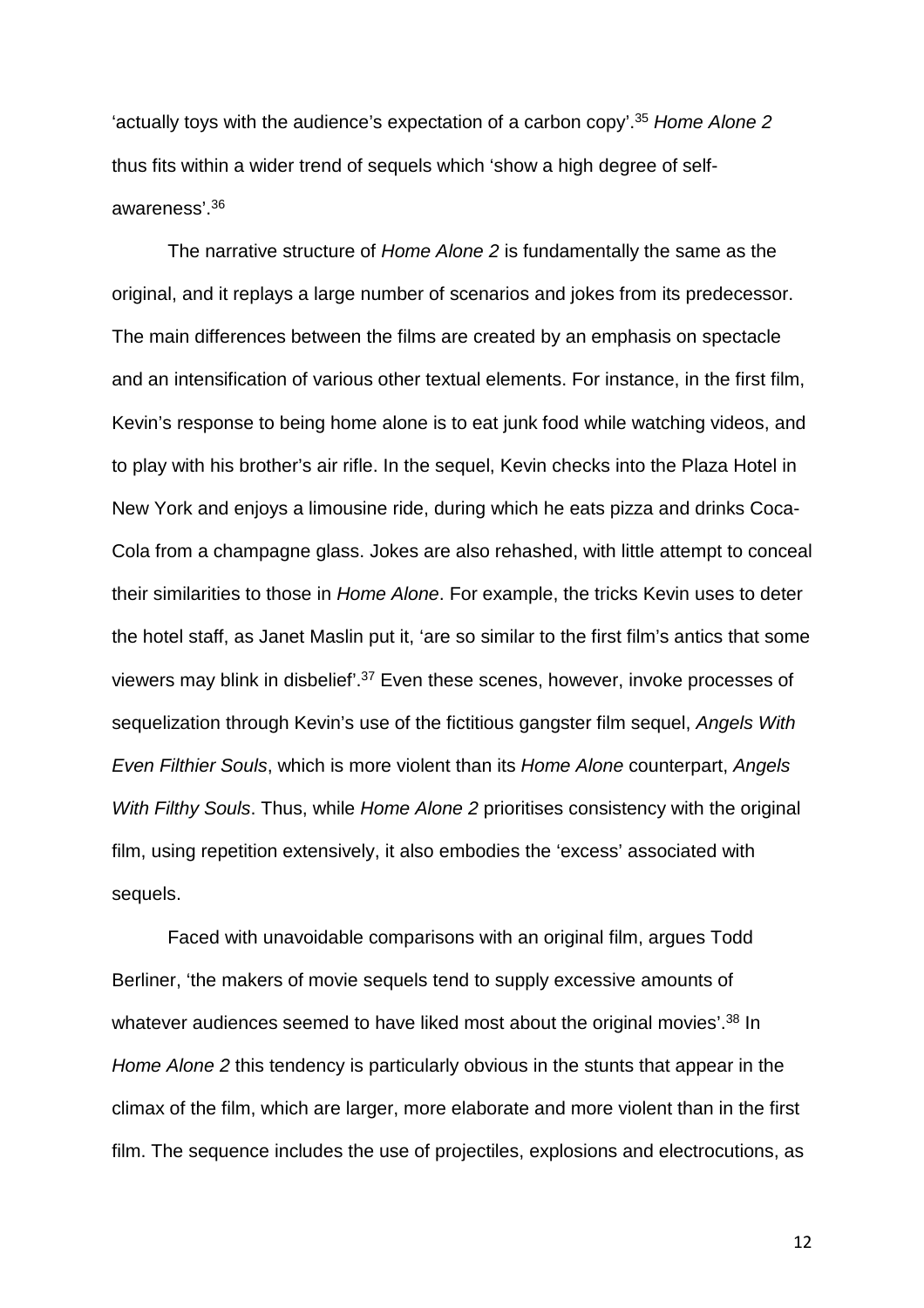well as numerous pratfalls. The most self-aware gag in this sequence occurs when the intruders, Harry (Joe Pesci) and Marv (Daniel Stern), start to chase Kevin up the stairs then step aside to avoid two swinging paint cans, a moment which references a trap used in the first film. Their glee at tricking Kevin is short-lived, as they are immediately both hit with a large steel drainpipe, falling backwards through a hole at the bottom of the stairs and into the basement. Kevin then cuts the drainpipe loose and it bounces down the stairs onto them. The gag activates audience knowledge of the original film, but then surprises with an unexpected twist. By hitting the criminals harder and making them fall further, the gag also reflects the filmmakers' decision to amplify the physical comedy in the sequel. As the movie's stunt co-ordinator, Freddie Hice remarked, 'This time we did everything over the top…. We exaggerated everything we've ever done'.39

*Home Alone 2*'s mix of textual and commercial elements successfully appealed to a large audience and was a major box office hit, grossing just shy of \$359 million worldwide. <sup>40</sup> Predictably, some reviewers condemned the movie's lack of originality, including *Screen International*'s Ana Maria Bahiana, who labelled the film, 'contrived, formulaic and, in many instances, not at all funny'.<sup>41</sup> By contrast, other critics were more positive about the balance between repetition and originality in the film. The *New York Times*' Marilyn Moss, for example, proclaimed that 'Hughes and Columbus manage somehow to keep the material both comfortably familiar and amazingly fresh'.<sup>42</sup> While Hughes and his collaborators had managed to replicate the success of *Home Alone* by playing it safe, it seemed unlikely that they would be able to reprise such close adherence to the *Home Alone* formula.

Although John Hughes and 20th Century Fox hoped to complete a third *Home Alone* film with Macaulay Culkin in the lead role, this was not possible due to the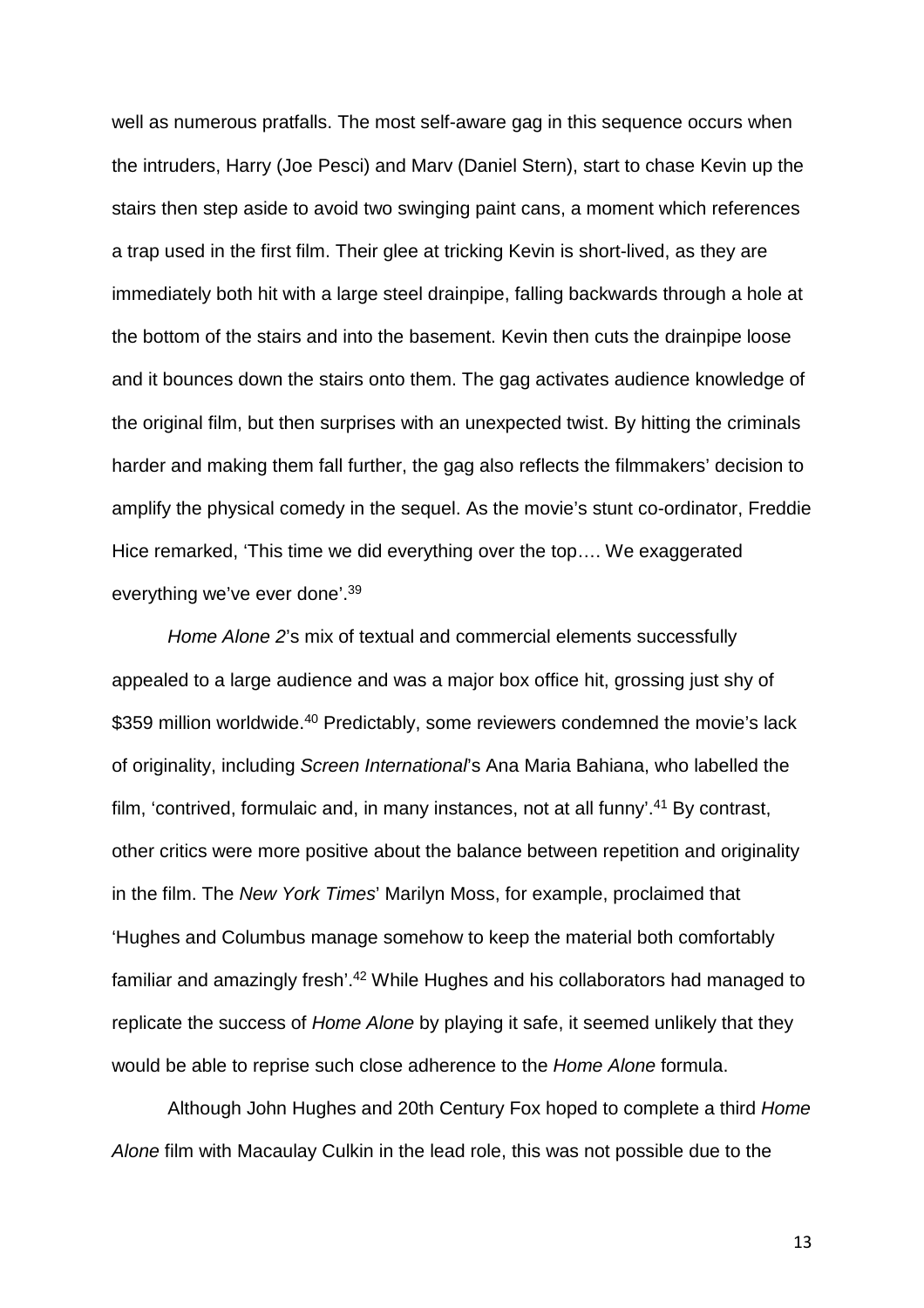child star's contractual obligations and retirement from acting in 1994. 43 Consequently, the next sequel was not released until December 1997, seven years after the first movie debuted. Written and produced by Hughes, *Home Alone 3* (Gosnell, 1997) focused on a new set of characters and made no reference within the diegesis to the events of the previous *Home Alone* films. Alex D. Linz, who had previously appeared in *One Fine Day* (Hoffman, 1996) as Michelle Pfeiffer's son, stepped into the lead role after a nationwide talent search.<sup>44</sup> The absence of Culkin, while widely remarked on, was not seen as a barrier to the movie's box office success. As the *New York Times*' Stephen Holden observed, 'all the franchise really needs to keep going is a charismatic child with no great acting skills but loads of pseudo-innocent chubby-cheeked adorability'.45 Although Chris Columbus declined to direct the movie, several key crew members who had worked on the earlier films were involved in *Home Alone 3*, including the director Raja Gosnell (who had edited the first two movies); cinematographer Julio Macat; and stunt coordinator Freddie Hice. Arguably, these appointments succeeded in creating an overall visual style similar to that of the first two movies.

The main similarities between *Home Alone 3* and *Home Alone* were the film's setting (Chicago's suburbs during the festive season) and its 'vintage Hughes' slapstick climax, in which eight-year-old Alex Pruitt repels thieves from his house with homemade booby traps.<sup>46</sup> By comparison with the earlier films, however, the underlying premise of *Home Alone 3* isincredibly far-fetched: young Alex accidently acquires a \$10 million missile cloaking chip, which was stolen by a group of international criminals working for North Korea. *Home Alone 3* also lacks a key element of the first two movies, as there is no genuine separation between the child and his family. Alex is actually only 'home alone' once, when his mother attends a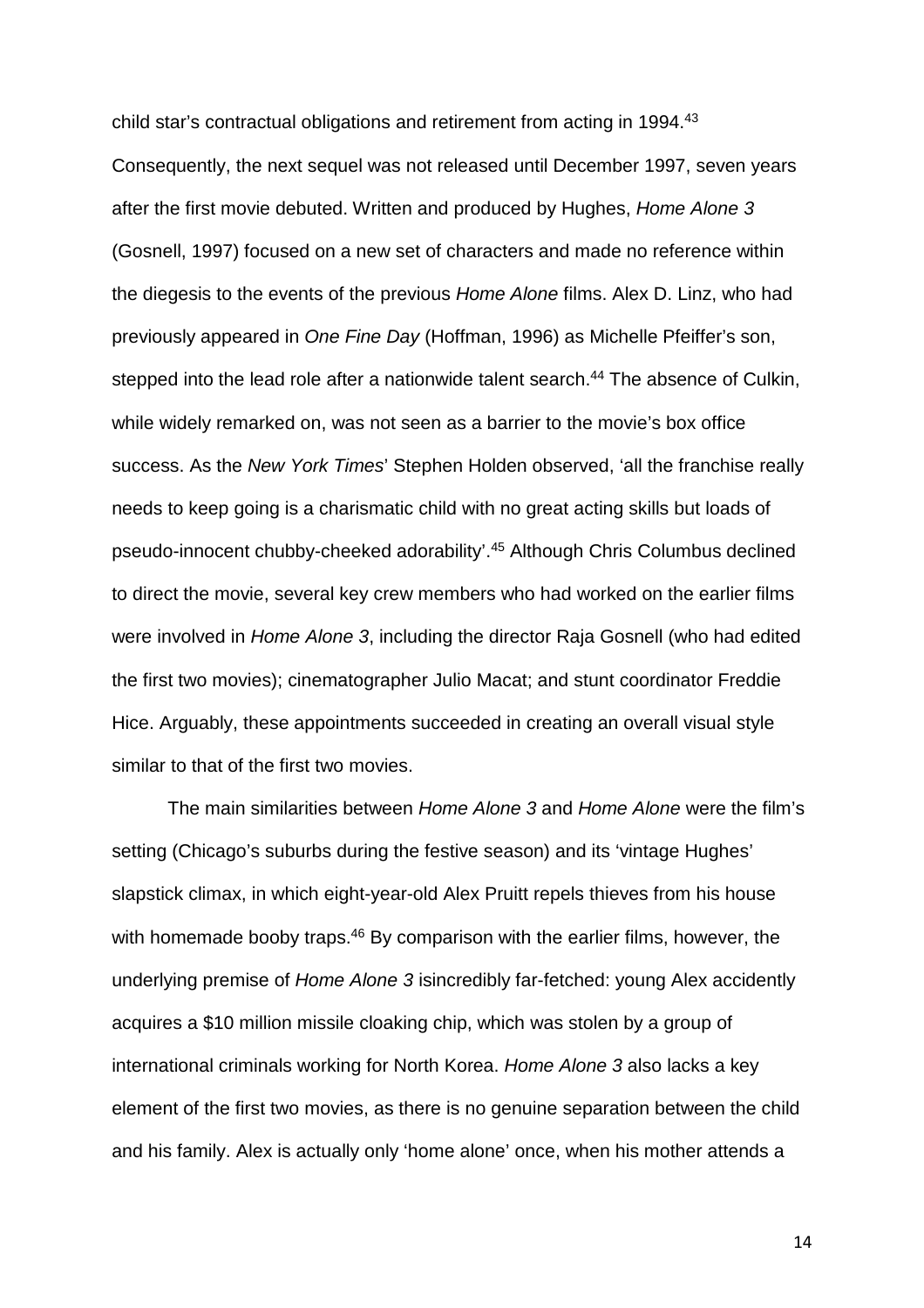business meeting and leaves him at home with chicken pox, while the other family members are at work or school. The film therefore does not offer any sequences of the boy enjoying his new freedom or fending for himself. Moreover, there is little in the way of a secondary storyline, beyond a few cutaways to the Air Force and Alex's mother rushing to rescue him from the criminals in the film's climax. Thus, by prioritising spectacle and physical comedy, *Home Alone 3* subordinates, or omits, key elements of the original *Home Alone*.

Despite being international supervillains, *Home Alone 3*'s antagonists are cartoon-like and the actors' performances are much less realistic than those of Pesci and Stern. The absence of any intimidating moments between the villains and Alex means that they never feel like a genuine threat to the boy. While the first two *Home Alone* movies offered adults the opportunity to identify with Kevin's mother, as well as the child, *Home Alone 3* is aimed squarely at the children in the audience. Ridiculous premise aside, the film struggles to appeal to adults due to the lack of well-developed adult characters and the absence of charismatic performers like Catherine O'Hara, John Candy, Tim Curry or Brenda Fricker. Thus, *Home Alone 3* demonstrates how, as Cary Bazalgette and Terry Staples have argued, the casting of adult stars and the inclusion of adult concerns plays a crucial role in distinguishing cross-generational family films from children's films. 47

*Home Alone 3* was not the last *Home Alone* sequel, however. In 2002, Fox Television Studios produced the television movie *Home Alone 4: Taking Back the House* (Daniel, 2004), which aired as a 'movie of the week' on ABC during the festive period. A decade later, in 2012, the same studio created *Home Alone: The Holiday Heist* (Hewitt, 2012), which debuted on ABC Family during Thanksgiving weekend. John Hughes had no involvement in either of these productions, nor did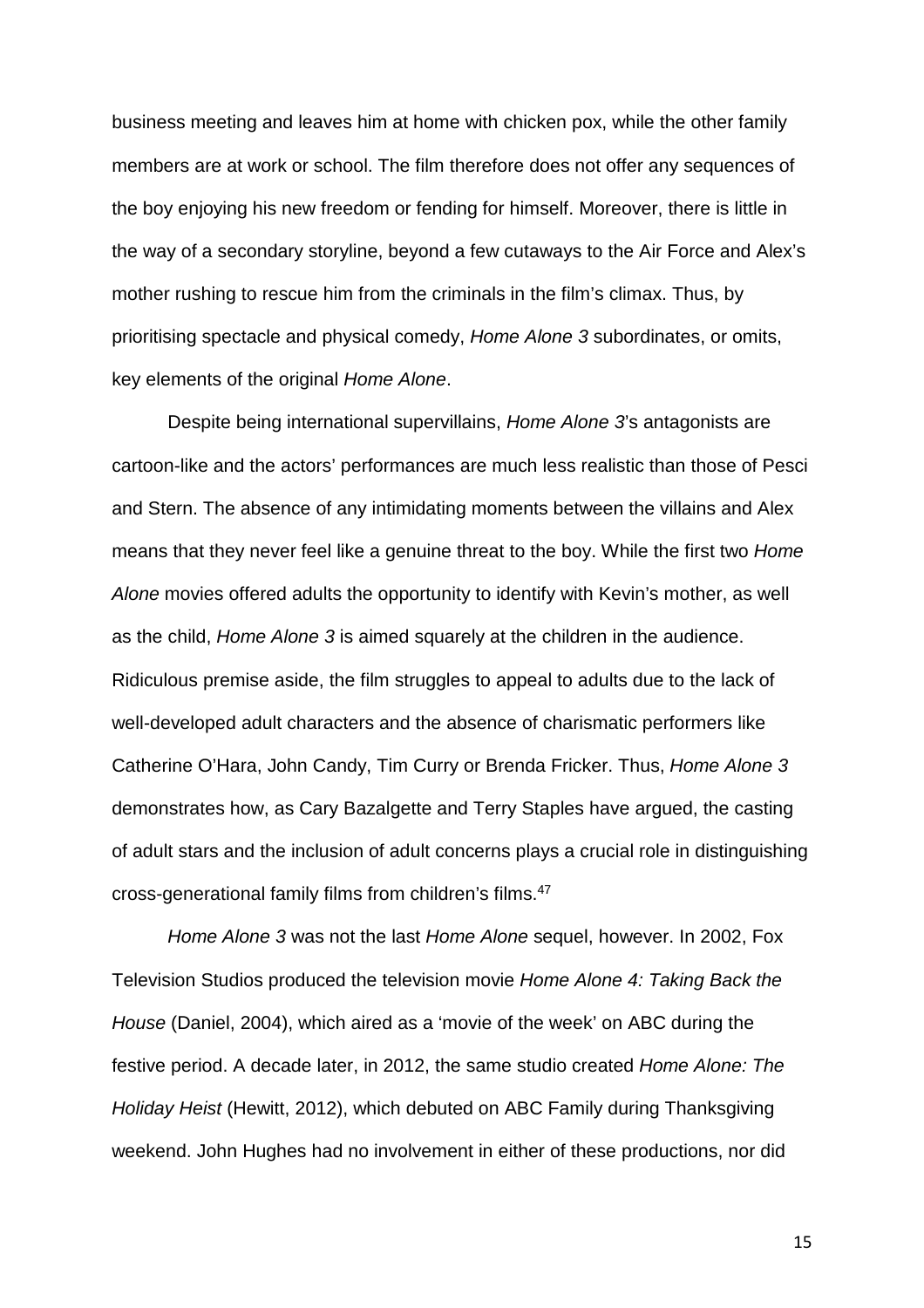any of the creative personnel who had worked on the first three *Home Alone* films. This was not entirely unexpected because, broadly speaking, processes of serialization 'work to render narratives and characters ever adaptable and, thus, give them relative autonomy from the authors who created them'.<sup>48</sup> From a marketing perspective, these TV movies relied on the same logic as the B-series of the 1940s, which 'often subsumed the appeal of any single film release within the broader notoriety of the series and its most identifiable elements'.49 Because *Home Alone 4*  and *Holiday Heist* lacked any other pre-sold elements, publicity emphasized the basic 'concept' of *Home Alone*, with the assurance of relative quality associated with the brand. To attract audiences familiar with the original movies, both productions used the *Home Alone* logo and mimicked the marketing imagery from the first film.

Figure 1. The poster for *Home Alone* (20th Century Fox) and publicity for *Home Alone 4* and *Home Alone: The Holiday Heist* (ABC/Disney).

Made on a tight budget in South Africa, *Home Alone 4* starred an entirely new cast and was set in the early 2000s, although it recycled elements from the original movies. The characters were named after those in the first two films, despite the fact that the actors bore no physical resemblance to their original counterparts. The movie was also set in Chicago during the Christmas period and focuses on Kevin McCallister (Mike Weinberg), who defends his father's girlfriend's house from Marv the burglar (French Stewart), while the family copes with the aftermath of the McCallister parents' divorce. *Home Alone: The Holiday Heist* has slightly higher production values and focuses on a new group of characters located in Maine. The movie is, nonetheless, set during the Christmas period and its ten-year-old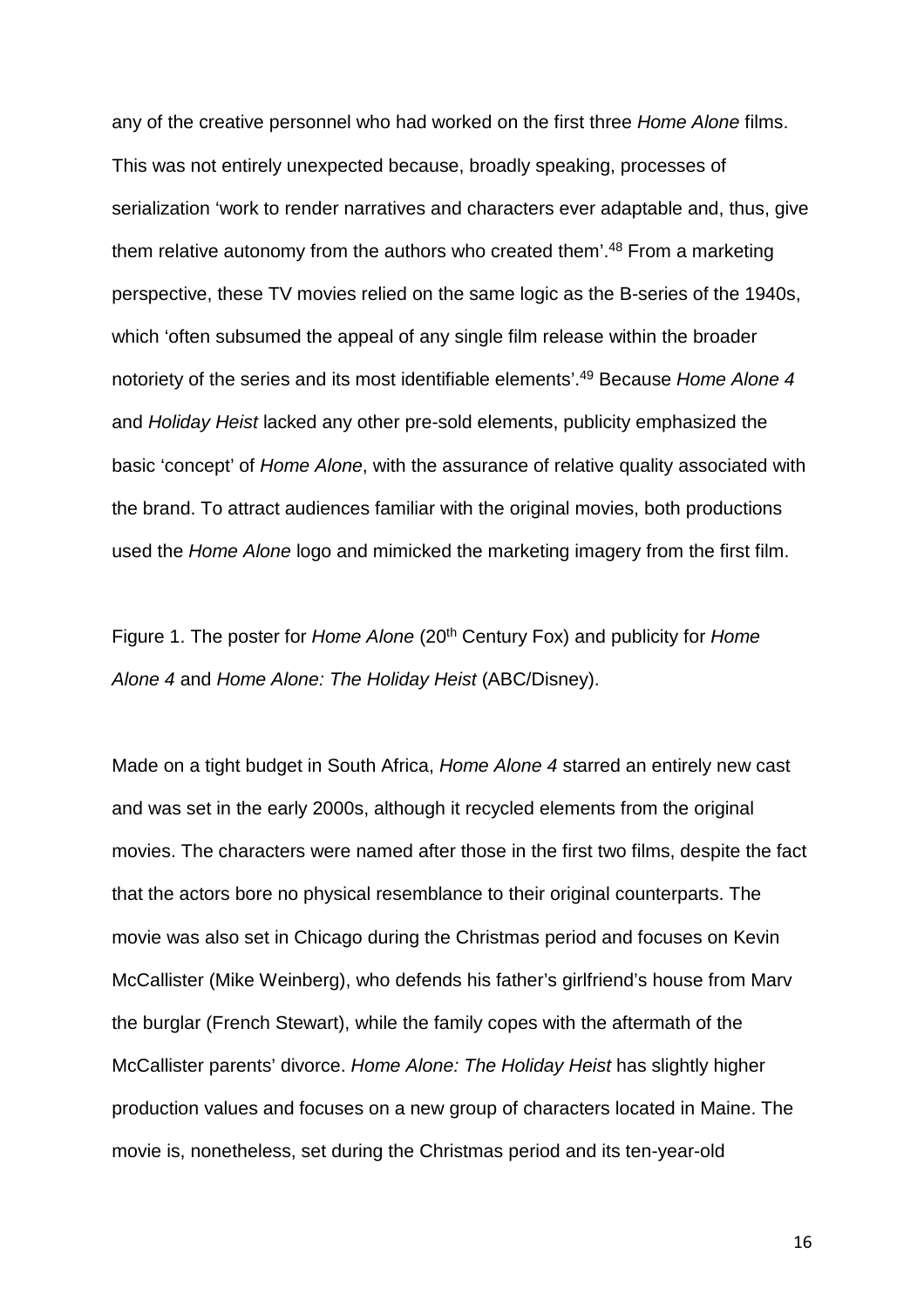protagonist, Finn Baxter (Christian Martin), has to protect his house from a gang of professional thieves. Although these TV movies follow the same basic plot structure of the original *Home Alone*, they are far less unified. Relatively little time and effort is dedicated to narrative exposition and character psychology, which creates significant gaps in plausibility. Moreover, the decision to base the movies' plots around ridiculous 'prizes' for the criminals – a royal family to kidnap in *Home Alone 4* and an Edvard Munch painting to steal in *The Holiday Heist* – distances them from the more believable, albeit highly affluent, setting of *Home Alone*. Thus, while these films rely on the replication of certain elements of *Home Alone*, they lack the realistic grounding provided by more mundane domestic settings.

Although Hughes and the studios focused on capitalizing on the films' successes in the short-term, it is worth noting that the original concept for *Home Alone*, which inspired all of the filmmaker's subsequent family comedies, proved to be incredibly durable and versatile over the years. The *Home Alone* films' transposition of the same basic premise to new but familiar settings and to altered social contexts over a period of over twenty years, to some extent, reflects what Kathleen Loock has termed a 'serial desire' to 'revisit the story and characters' of a well-known film in different contexts.<sup>50</sup> While the nostalgic aesthetic of the original *Home Alone* gives the movie a timeless quality, the film's depiction of childhood and family life is firmly rooted in the early 1990s. Primarily objects of commercial opportunism, the more recent additions to the *Home Alone* films, nonetheless respond to social changes and, in this sense, offer updated versions of the original story. The movies' depictions of divorce, generational differences, and children's relationships with technology create a sense of timeliness, which was part of the appeal of the original *Home Alone*. Despite variations in quality, the *Home Alone*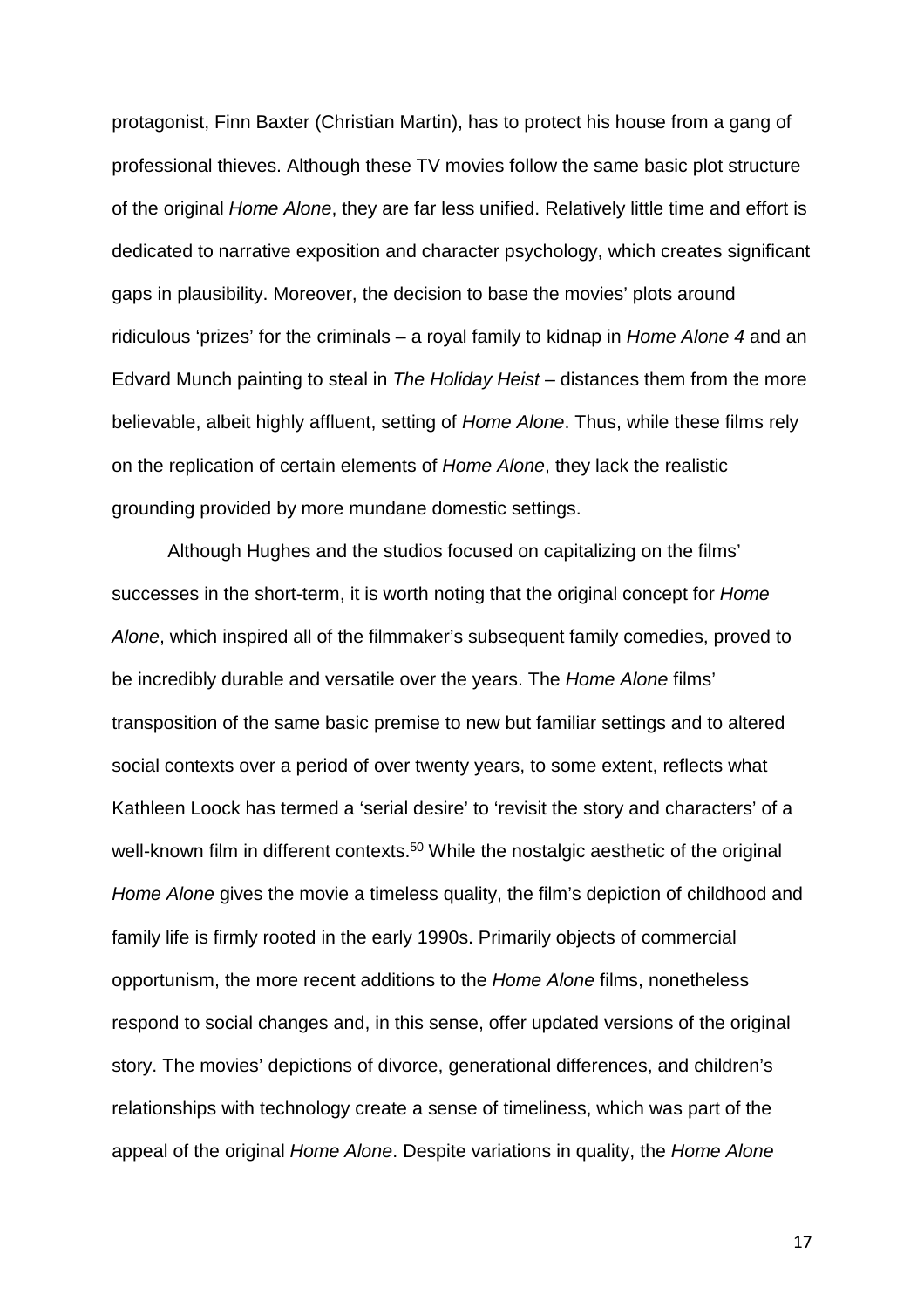series could potentially run for decades, reworking key elements of the original in order to resonate with children's experiences.

As well as serving as the inspiration for a string of sequels, *Home Alone* also became an 'originary film' that provided 'images, plot formulas and themes' that formed the template for a number of movies in the 1990s family film cycle.<sup>51</sup> It spawned numerous imitators that exhibited varying degrees of indebtedness to Hughes' work. Films such as Touchstone Pictures' *3 Ninjas* (Turteltaub, 1992) and Disney's *Blank Check* (Wainright, 1994), for example, contain sequences that replicate the film's 'home invasion' scenario, with children fending off hapless criminals using homemade booby traps. The *New York Times*'s Stephen Holden described the former as 'a half-pint imitation of *Home Alone*' <sup>52</sup> and the latter as 'a film that aggressively tries to rework the basic concept of *Home Alone*'*.* <sup>53</sup> *Getting Even With Dad* (Deutch, 1994) and *Richie Rich* (Petrie, 1994), both of which star Macaulay Culkin*,* also draw heavily on the *Home Alone* films, with the latter including a stunt-filled, high-action finale. While not as overtly similar, numerous other family films of the period share similar scenarios to *Home Alone*, such as precocious children coping with being home alone, for example in *Matilda* (DeVito, 1993), and children outwitting thieves, in movies such as *Monkey Trouble* (Amurri, 1994) and *Dunston Checks In* (Kwapis, 1996). In fact, *Home Alone*'s status in American popular culture is such that it continues to be an intertext not only for family films, but also for a broader range of comedy texts. Through this 'serial sprawl', the basic premise of the movie is reworked, repurposed and renewed.

#### *Dennis the Menace* **and** *Baby's Day Out*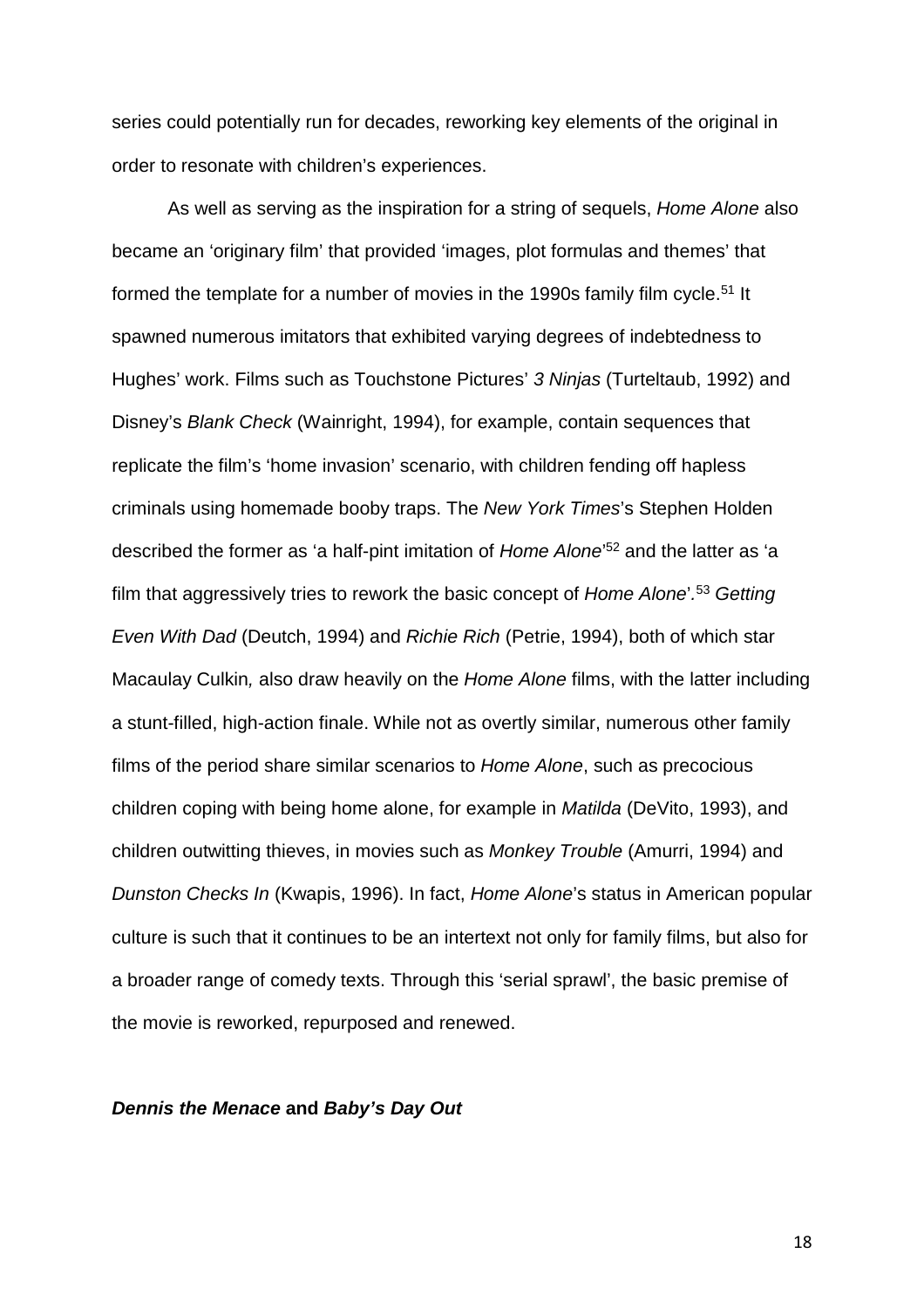*Dennis the Menace* (Castle, 1993) and *Baby's Day Out* (Johnston, 1994) provide a useful counterpoint to the *Home Alone* films because their excessive reliance on comic spectacle demonstrates the pitfalls of adopting an overly formulaic approach to production. Although *Dennis the Menace* and *Baby's Day Out* had many of the ingredients associated with Hughes' earlier hits – including young protagonists, plenty of slapstick and nostalgic aesthetics – they failed to pull in the crowds at the American box office. The fact that both baby boomer parents and their children were familiar with the character was a major part of the commercial rationale for making *Dennis the Menace*. <sup>54</sup> The film also benefited from a strong adult cast that included Walter Matthau, Joan Plowright and Lea Thompson. By contrast, *Baby's Day Out*  was an original screenplay and the film's marketing relied almost entirely on John Hughes' name and the association with his previous hits. While not a success of the same magnitude as the first two *Home Alone* films, *Dennis the Menace* generated respectable box office grosses both in the domestic and foreign markets, with a worldwide gross of \$117 million.<sup>55</sup> Somewhat embarrassingly for John Hughes and 20th Century Fox, *Baby's Day Out* was a box office flop, taking less than \$17 million at the domestic box office against a production budget of \$50 million.56

Hughes' *Dennis the Menace* adopts similar textual strategies as other 1990s remakes of postwar TV shows such as *The Addams Family* (Sonnenfeld, 1991) and *The Flintstones* (Levant, 1994), many of which 'are heavily imbricated – like the teleseries that inspire them – with patterns of repetition'.57 *Dennis the Menace* mostly consists of a collection of loosely organised vignettes, primarily involving scenes of Dennis playing and interacting with his retired neighbour, Mr Wilson (Matthau). John Hughes suggested that this structure aimed to evoke the spirit of the comic strip, which 'was about incidents, really wonderful observations about family life and life at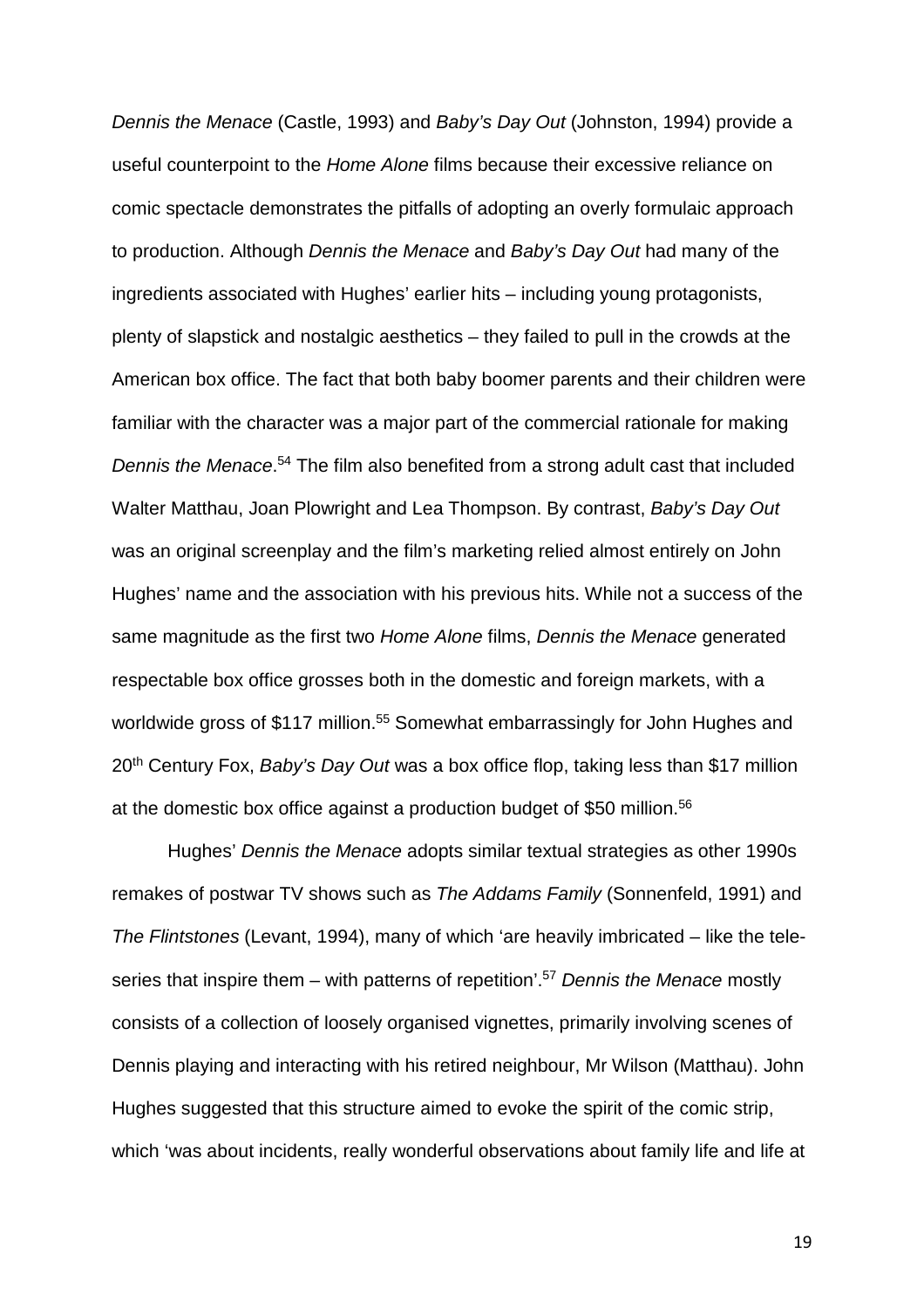five years old'.58 The film's lack of a psychologically developed protagonist who has mid- or long-term goals, in addition to the loose structure of the first half of the movie, makes the few turning points in the plot that seek to create forward momentum feel somewhat contrived.

*Baby's Day Out* has an even looser structure than *Dennis the Menace* and makes relatively little effort to integrate gags into the narrative. *Baby's Day Out* largely consists of a string of standalone comic set pieces showing the kidnapper's attempts to recapture the baby, with few causal links between these scenes. The movie's lack of formal unity is, to a large degree, consistent with Donald Crafton's assessment that 'the frequent intrusions of [gags and] spectacle produce a kind of narrative lurching that often makes the plots of slapstick comedies distinctively incoherent'.59 The plot is organized around the baby, rather than the kidnappers or parents, which means that the narrative lacks the drive given by a goal-oriented, psychologically developed protagonists. A couple of cutaway scenes of the baby's parents and nanny attempt to show the passage of time in the film, but these have no direct bearing on the scenes involving the baby. It is only when Baby Bink's nanny explains that he is following the story from a children's picture book that the audience is offered an explanation for the sequencing of events. This post-hoc attempt at narrative integration does little to unify the film's action and, arguably, draws attention to the largely arbitrary arrangement of the comic set pieces.

*Dennis the Menace* and *Baby's Day Out* both offer audiences even bigger and more violent stunts than the first two *Home Alone* films. The elaborate and expensive ways in which stunts were set up for these films reflects the creative ambitions of Hughes and his collaborators, as well as increases in production budgets. For the climactic scene in *Dennis the Menace*, which takes place around a railroad bridge,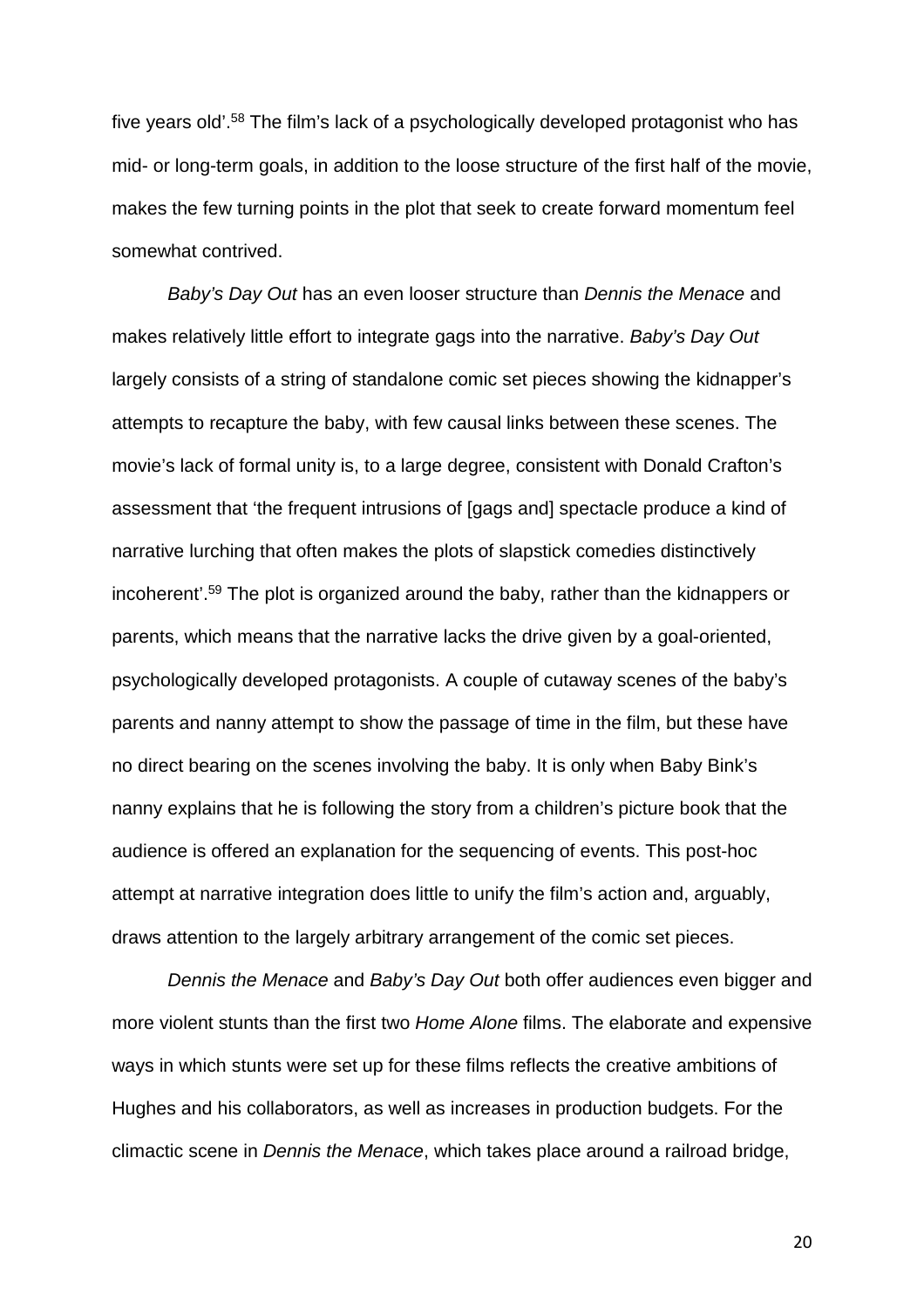the movie crew erected 'one of the biggest sets ever constructed in Chicago', which covered '10,000 square feet of soundstage, rising to a height of 30 feet'.60 For *Baby's Day Out*, Hughes and his team upped the ante even further, building an actual construction site at a military barracks (General Jones Armory), which 20<sup>th</sup> Century Fox described as 'one of the biggest sets ever built – and certainly the largest in Chicago'.<sup>61</sup> The sheer scale of both productions made increases in budget and the spectacle offered to audiences highly visible. This evidence of the movies' budgets acted as a form of product differentiation that elevated Hughes' productions above most other family films released in this period, many of which were low-budget affairs destined to generate the bulk of their revenues in the home video market.

More than any of Hughes' other movies, *Baby's Day Out* encourages associations with older comedy texts. As one *New York Times* review put it, 'this soap bubble of a movie with a slapstick heart would like to be a contemporary version of a two-reel silent comedy'.<sup>62</sup> Notably, a sequence set on a construction site pays homage various silent 'thrill comedies', such as Harold Lloyd's *Never Weaken* (Newmayer, 1921), *Safety Last* (Newmayer, 1923) and *Feet First* (Bruckman, 1930), and the Laurel and Hardy short *Liberty* (McCarey, 1929). In these films, 'suspense and excitement are essential elements' of the comedy because audiences are encouraged to release the tension created through laughter.63 Although *Baby's Day Out* mimics some of the intricately choreographed set-ups for gags used in these slapstick comedies of the 1920s and 1930s, the film primarily encourages the audience to laugh at stunts that culminate in injury to the kidnappers. In this respect, Hughes' movie perhaps has more in common with the brutal gags in the Three Stooges short *How High Is Up?* (Lord, 1940).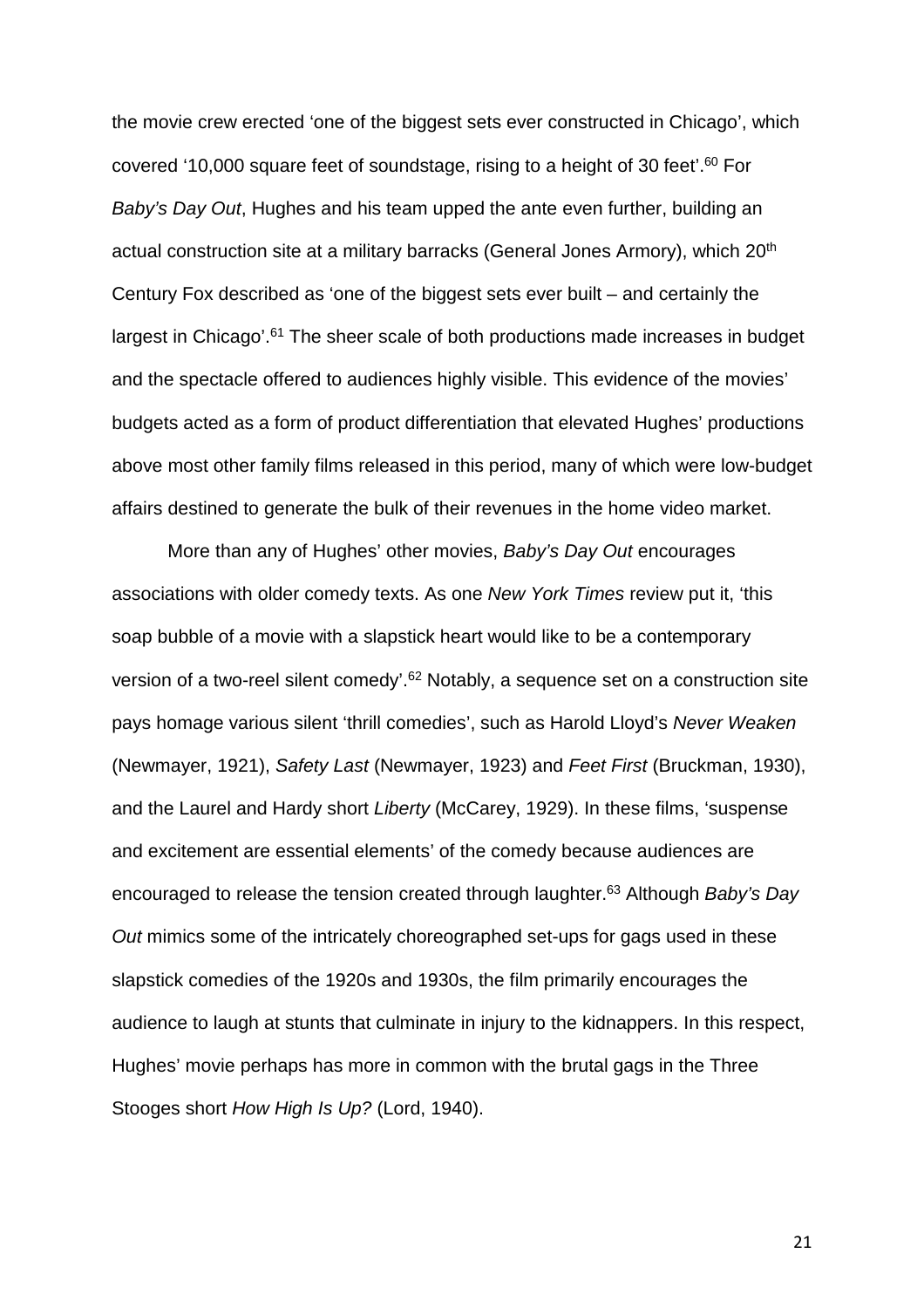In fact, several critics compared the three incompetent kidnappers to Larry, Moe and Curly. 'The three kidnappers are inspired by the Three Stooges,' suggested Roger Ebert, 'They're not really evil, of course, simply stupid and incompetent'.<sup>64</sup> Apart from the 'climactic' scene on the skyscraper, the criminals are subjected to all manner of physical trauma, much of which focuses on their genitals. Probably the most brutal and memorable gag in the film involves the baby setting Eddie's (Joe Mantegna's) crotch on fire and Veeko (Brian Haley) stamping it out. These kinds of physical gags are present in *Home Alone* but they are part of the rising action of the film's climax. *Baby's Day Out*'s loose structure and relatively interchangeable parts mean that the gags seem much more gratuitous.

As this discussion of *Dennis the Menace* and *Baby's Day Out* suggests, Hughes' family films use a variety of strategies, with varying degrees of success, to link gags together and to integrate them into the narrative. In their discussion of the relationship between gags and narrative, Steve Neale and Frank Krutnik suggest that 'running gags' and 'articulated gags which extend the number of variations on action' can, in theory, be extended 'to feature film length and beyond' through the 'structuring principles of serial repetition'.65 In the case of Hughes' family comedies, the degree of narrative coherence and the extent to which stunts and gags are integrated into the narrative varies significantly from film to film. The relatively weak box office performances of *Dennis the Menace* and *Baby's Day Out* suggest that *Home Alone*'s formal unity was probably a factor in the latter film's success. Even in the age of high concept moviemaking, over-reliance on the repetition of spectacular set-pieces, at the expense of narrative coherence, could be a risky strategy.

### **Conclusion**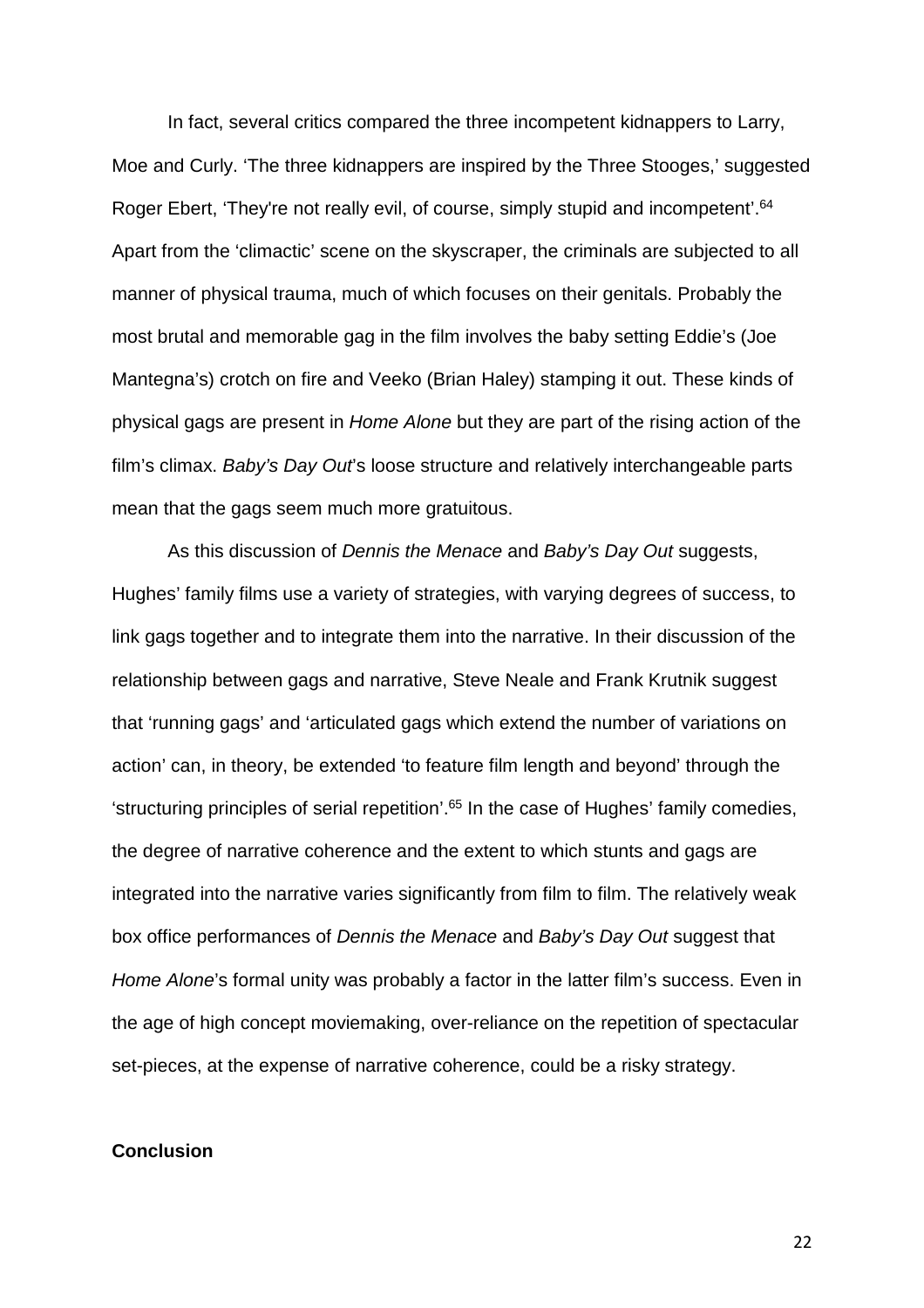John Hughes' mantra in the 1990s was: 'give people what they expect'.<sup>66</sup> In effect, through Hughes Entertainment, he replicated elements of the producer-unit system of studio-era Hollywood. By holding ongoing contracts with major studios, Hughes Entertainment functioned like a unit, with relative autonomy in the production process but access to the finances and facilities of a larger company. In his role of producer, Hughes oversaw a small roster of films each year and built up a team of personnel to whom he could delegate key roles on his productions. By specializing in family comedy, Hughes was able to reuse formulas and build on expertise that he and his collaborators had acquired on previous movies. As is the case with genre film production more generally, the ability to combine similar characteristics with a certain degree of variation, enabled the filmmaker to 'minimize the risks inherent in difference and to maximize the possibility of profit' by facilitating 'cost-effective production' and the regulation of demand.67

As I have discussed, the interplay between repetition and novelty was key to the successes and failures of Hughes' family films of the 1990s. In 1994, John Silbery of *Box Office* suggested that '[h]e's the Mozart of the popcorn movie, finding unending variations on the simplest themes'.<sup>68</sup> Beyond superficial changes to characters and the basic narrative premise, the reworking and development of gags is the main way that Hughes introduced novelty into his films. Children in the audience were apparently more receptive to this style of storytelling than adults. Citing children's positive responses to *Home Alone 2*, a *Washington Post* critic observed, 'evidently, the younger you are, the more you'll enjoy this. Just don't expect your older companions to laugh'.69 Similarly, a *Montreal Gazette* critic wryly observed that 'while this elderly critic found the film repetitive, contrived, corny and too damn cute, younger members … came away captivated'.70 These apparent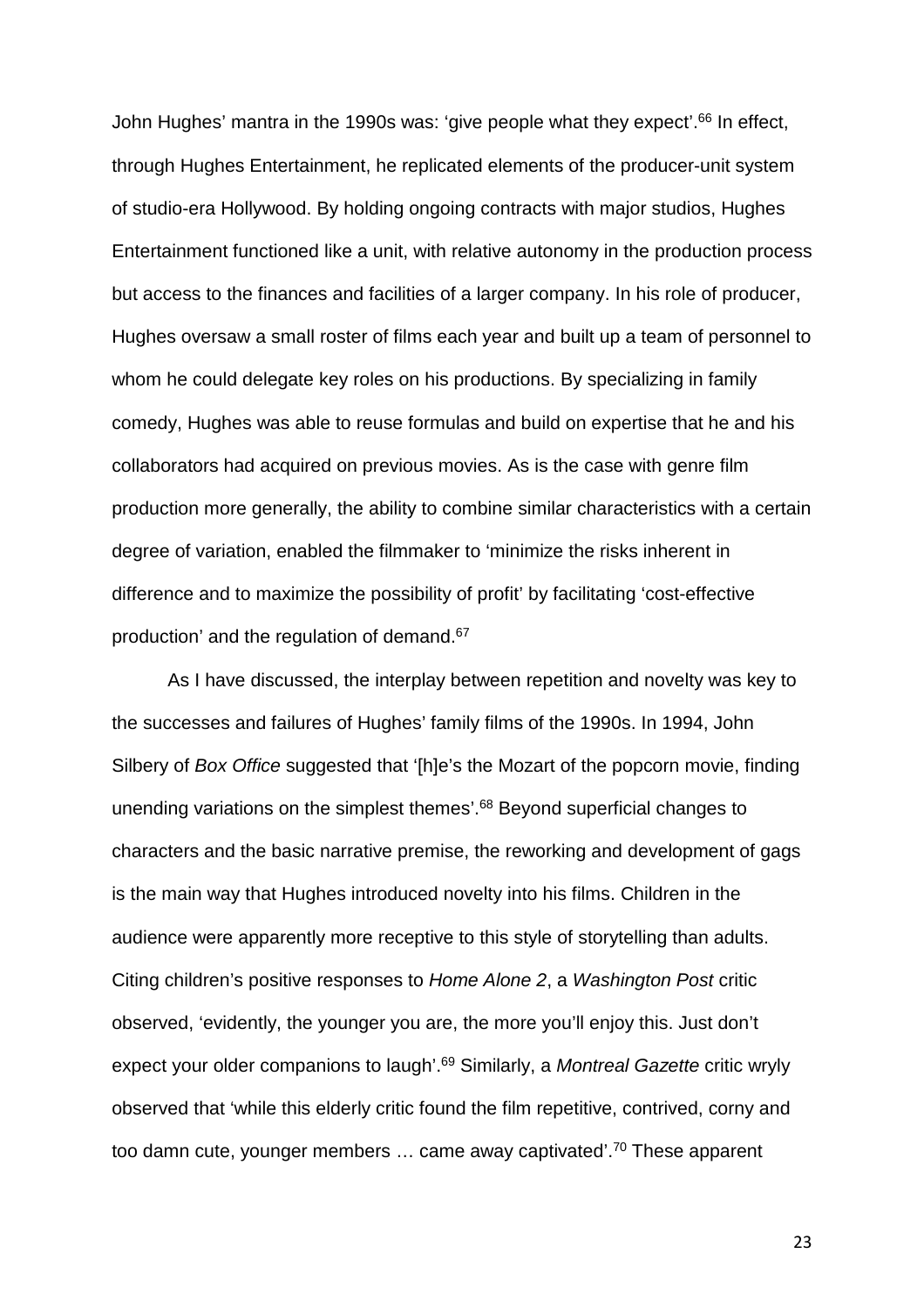generational differences in reception of Hughes' films are not necessarily the product of children's naiveté. Arguably, much of the enjoyment created by Hughes' family films, especially for children who have close familiarity with similar texts, is observing the mechanics of the gags and stunts, as well as delighting in their excesses. The same is true of Hughes' family comedies. What makes each film unique is *how* the gags are set up. In this way, Hughes' films of the 1990s offer some pertinent insights into how the logics of serial production and textual seriality in the New Hollywood shaped production agendas and film form.

<sup>2</sup> Ty Burr, 'John Hughes' Career Highlights', *Entertainment Weekly*, 25 January

<sup>1</sup> Bill Carter, 'Him Alone', *New York Times*, 4 August 1991, p. SM30.  $\overline{a}$ 

<sup>1991,</sup> www.ew.com/article/1991/01/25/john-hughes-career-highlights.

<sup>3</sup> Carter, 'Him Alone', p. SM33.

<sup>4</sup> Peter Bart, 'Can Hughes Lose?', *Variety*, 8 April 1991, p. 17.

<sup>5</sup> Carter, 'Him Alone', p. SM33.

<sup>6</sup> '*Home Alone*: Box Office Summary', *Box Office Mojo*,

http://boxofficemojo.com/movies/?id=homealone.htm.

<sup>7</sup> Ty Burr, 'Video Review: *Home* at Home,' *Entertainment Weekly*, 23 August 1991, www.ew.com/ew/article/0,,315280,00.html.

<sup>8</sup> Carter, 'Him Alone,' p. SM44.

<sup>9</sup> David Ansen with Peter McAlevey, 'The Producer is King Again', *Newsweek*, 20 May 1985, p. 84.

<sup>10</sup> Cameron Stauth, 'Masters of the Deal', *American Film* 16:5 (May 1991), p. 31.

<sup>11</sup> Bart, 'Can Hughes Lose?', p. 3.

<sup>12</sup> Ruth Mayer, *Serial Fu Manchu: The Chinese Supervillain and the Spread of Yellow Peril Ideology*, Philadelphia: Temple University Press, 2013, pp. 10–11.

<sup>&</sup>lt;sup>13</sup> Frank Kelleter, "Toto, I Think We're in Oz Again' (and Again and Again): Remakes and Popular Seriality', in Kathleen Loock and Constantine Verevis (eds), *Film Remakes, Adaptations and Fan Productions: Remake/Remodel*, Basingstoke: Palgrave Macmillan, 2012, p. 27.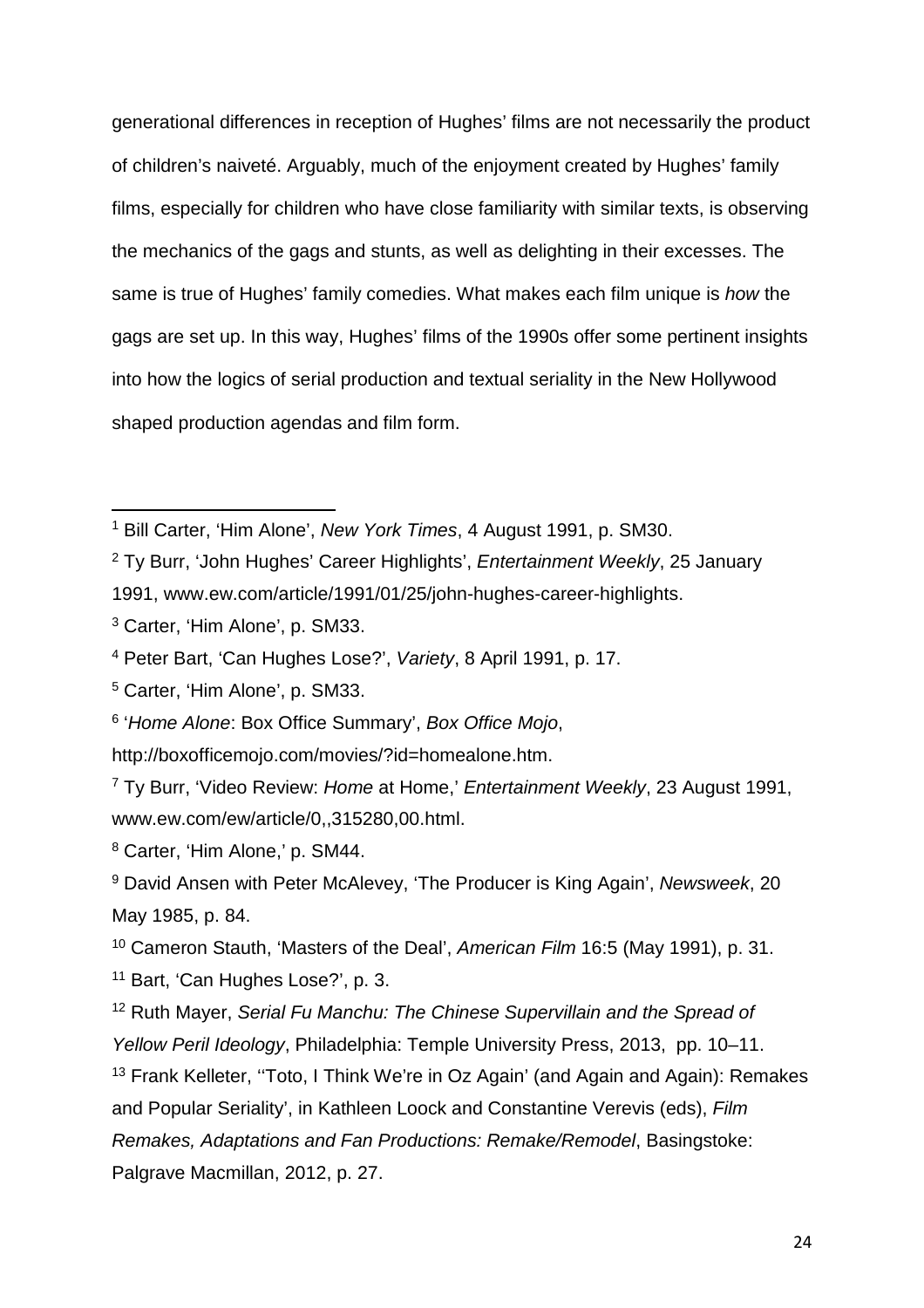$\overline{a}$ <sup>14</sup> Amanda Ann Klein and R. Barton Palmer, 'Introduction', in Klein and Palmer (eds), *Cycles, Sequels, Spin-Offs, Remakes, and Reboots: Multiplicities in Film and Television*, Austin: University of Texas Press, 2016, p. 1.

<sup>15</sup> Justin Wyatt, *High Concept: Movies and Marketing in Hollywood*. Austin: University of Texas Press, 1994, p. 19.

<sup>16</sup> Wyatt, *High Concept*, p. 13.

<sup>17</sup> Robert C. Allen, 'Home Alone Together: Hollywood and the "Family Film"', in Richard Maltby and Melvyn Stokes (eds), *Identifying Hollywood's Audiences*, London: BFI, 1999, p. 114.

<sup>18</sup> Allen, 'Home Alone Together,' pp. 112–113; Peter Krämer, '"The Best Disney Film Disney Never Made": Children's Films and the Family Audience in American Cinema Since the 1960s', in Steve Neale (ed.), *Genre and Contemporary Hollywood*, London: BFI, 2002, p. 194.

<sup>19</sup> Marsha Kinder, *Playing with Power in Movies, Television and Video Games*, Berkeley: University of California Press, 1991, p. 123.

<sup>20</sup> Pete Bishop, 'It's Ok for Kids to Watch Tapes Over and Over – Maybe', *Chicago Tribune*, 14 February 1992, http://articles.chicagotribune.com/1992-02-

14/entertainment/9201140699\_1\_watch-video-store-parent.

<sup>21</sup> Laurie Langbauer, 'Off to See the Wizard Again and Again', in Mavis Reimer et al. (eds), *Seriality and Texts for Young People: The Compulsion to Repeat*,

Basingstoke: Palgrave Macmillan, 2014, p. 39.

<sup>22</sup> Kinder, *Playing with Power*, pp. 32–34.

<sup>23</sup> Umberto Eco, *The Limits of Interpretation*, Bloomington: Indiana University Press, 1991, p. 92.

<sup>24</sup> Anthony Balducci, *The Funny Parts: A History of Film Comedy Routines and Gags*, Jefferson: McFarland, 2012, p. 3.

<sup>25</sup> Jerry Palmer, *The Logic of the Absurd*, London: BFI, 1987, p. 40.

<sup>26</sup> David J. Fox, 'Off-Centerpiece: Critics Start Your Reviews: John Hughes Talks About *Home Alone* the Sequel', *Los Angeles Times*, 7 April 1991,

http://articles.latimes.com/1991-04-07/entertainment/ca-121\_1\_john-hughes.

<sup>27</sup> Wyatt, *High Concept*, pp. 12–13.

<sup>28</sup> Caryn James, 'Holiday Black Comedy for Modern Children', *New York Times*, 16 November 1990, p. C12.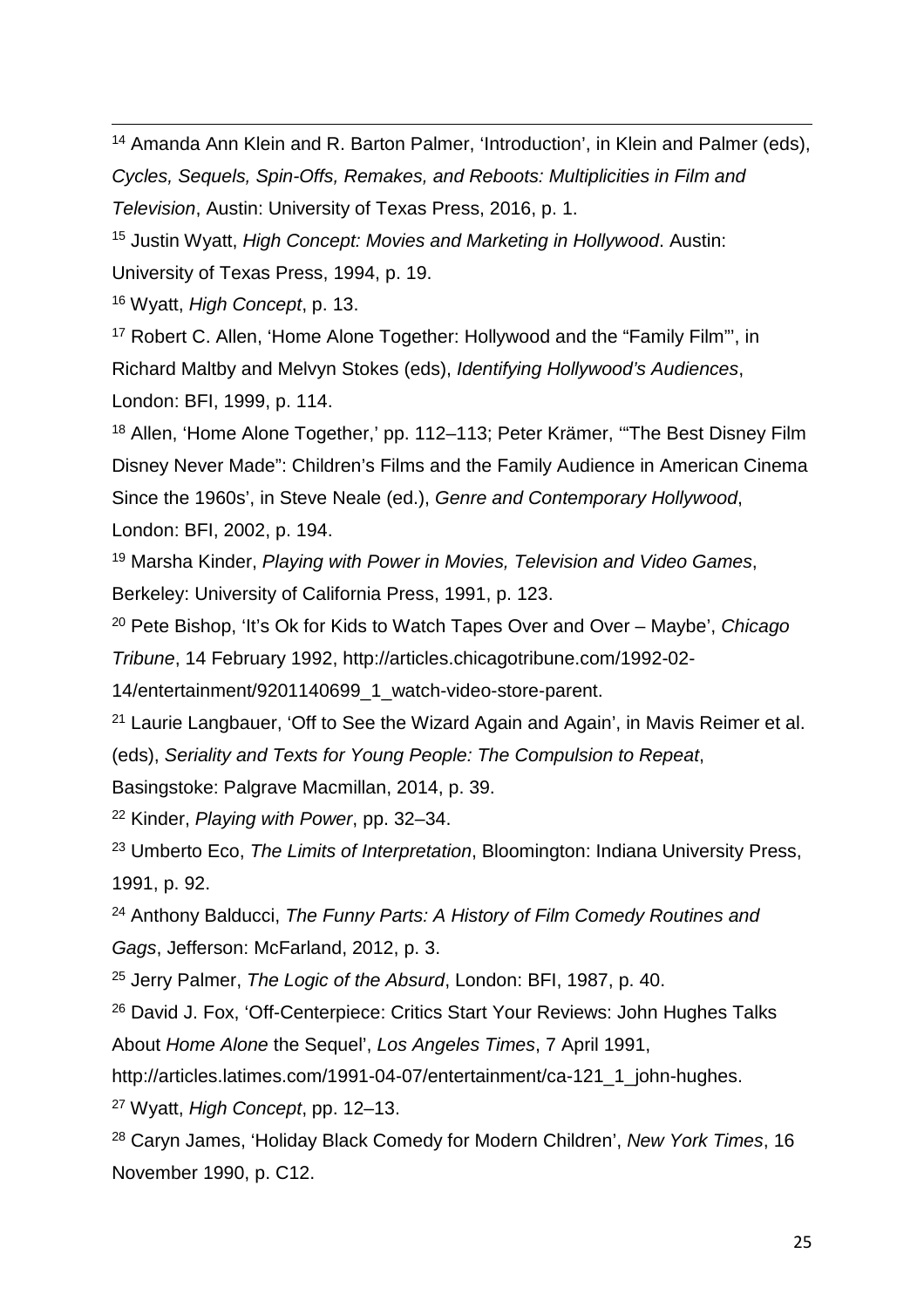$\overline{a}$ <sup>29</sup> Stephanie Hemelryk Donald and Kirsten Seale, 'Children's Film Culture', in Defna Lemish (ed.), *The Routledge International Handbook of Children Adolescents and Media*, New York: Routledge, p. 97.

<sup>30</sup> Mark Glancy, 'Dreaming of Christmas: Hollywood and the Second World War', in Mark Connelly (ed.), *Christmas at the Movies: Images of Christmas in American, British and European Cinema*, London: I. B. Tauris, p. 75.

<sup>31</sup> For further discussion, see Kathleen Loock's article 'The Sequel Paradox: Repetition, Innovation and Hollywood's Hit Formula' in this issue.

<sup>32</sup> Catherine Dunphy, 'Home Alone Magic Set to Fill Theatres Again', *The Toronto Star*, 20 November 1992, p. C3.

<sup>33</sup> Carolyn Jess-Cooke, *Film Sequels: Theory and Practice from Hollywood to Bollywood*, Edinburgh: Edinburgh University Press, 2009, p. 10.

<sup>34</sup> Ibid., p. vi.

<sup>35</sup> Janet Maslin, 'Alone Again: Holiday Mischief in Manhattan', *New York Times*, 20 November 1992, p. C14.

<sup>36</sup> Loock, 'The Sequel Paradox'.

<sup>37</sup> Maslin, 'Alone Again', p. C14.

<sup>38</sup> Todd Berliner, *Hollywood Incoherent: Narration in Seventies Cinema*, Austin: University of Texas Press, 2010, p. 59.

<sup>39</sup> William Grimes, '*Home Alone 2*: Sequel Success? Or Pow! Splat!' *New York Times*, 15 November, 1992, p. H16.

<sup>40</sup> '*Home Alone 2: Lost in New York*', *Box Office Mojo*,

www.boxofficemojo.com/movies/?id=homealone2.htm.

<sup>41</sup> Ana Maria Bahiana, '*Home Alone 2: Lost in New York*', *Screen International*, 4 December 1992, p. 30.

<sup>42</sup> Marilyn Moss, '*Home 2: Lost in New York*', *Box Office*, January 1993, p. R-3.

<sup>43</sup> Holly Chard, 'Macaulay Culkin and Child Stardom in the 1990s', in Jane O'Connor and John Mercer (eds), *Childhood and Celebrity*, Abingdon: Routledge, 2017, pp. 118–119.

<sup>44</sup> '20th Century Fox Announces Open Casting Call for Eight-Year-Old Boy for *Home Alone 3*', *Business Wire*, 30 September 1996, LexisNexis Academic.

<sup>45</sup> Stephen Holden, 'Of Course He's Still Beating the Bad Guys', *New York Times*, 12 December 1997, p. E16.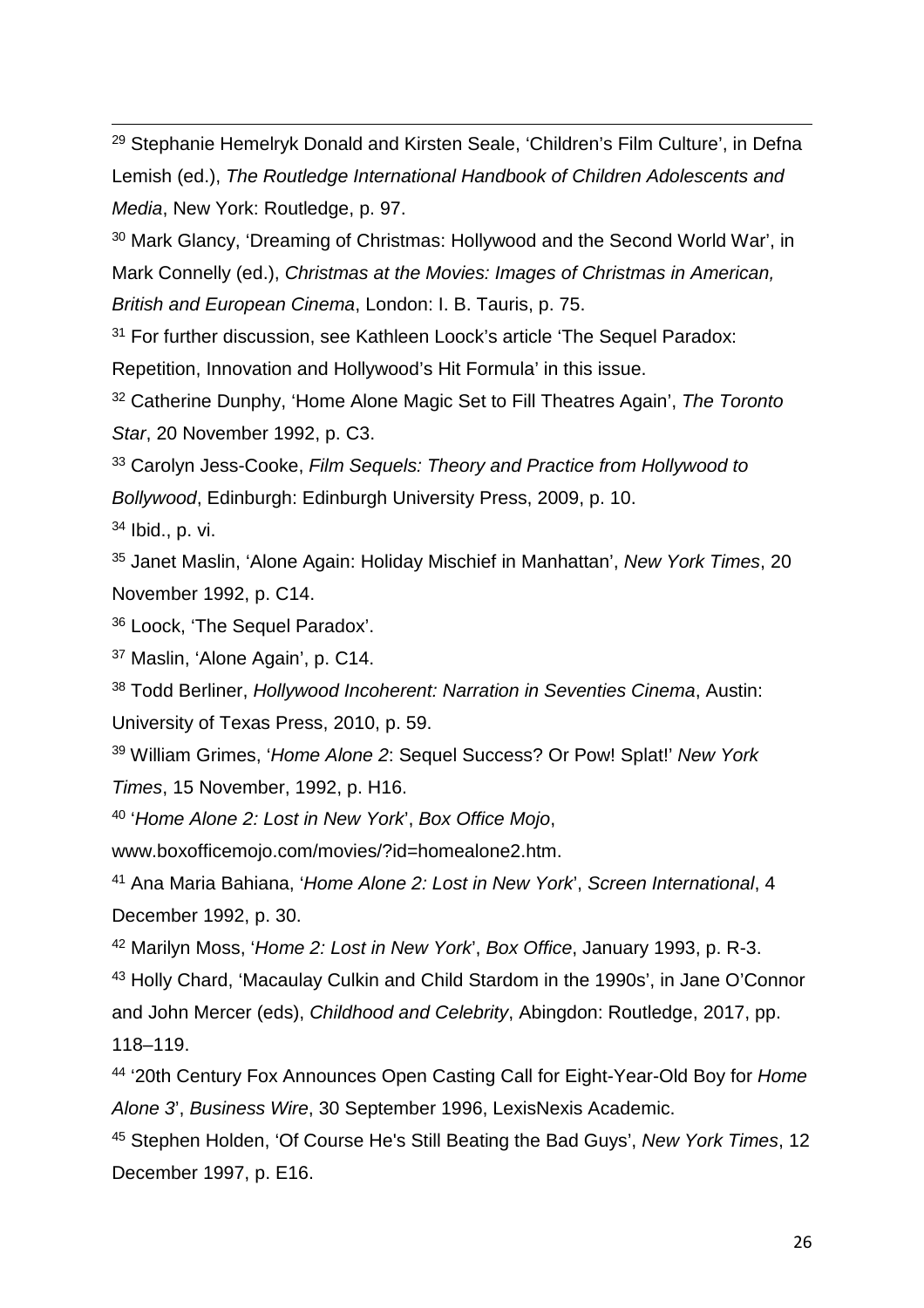$\overline{a}$ <sup>46</sup> David Kronke, '*Home*: Latest in Line of Mean-Spirited Slapstick', *Los Angeles Times*, 12 December 1997, http://articles.latimes.com/1997/dec/12/entertainment/ca-63175.

<sup>47</sup> Cary Bazalgette and Terry Staples, 'Unshrinking the Kids: Children's Cinema and the 'Family' Film', in Cary Bazalgette and David Buckingham (eds), *In Front of the Children: Screen Entertainment and Young Audiences*, London: BFI, 1991, pp. 94– 95.

<sup>48</sup> Shane Denson, 'Marvel Comics' Frankenstein: A Case Study in the Media of Serial Figures', *Amerikastudien/American Studies* 56:4 (2011), p. 534.

<sup>49</sup> Kyle Dawson Edwards, '"Monogram means business": B-film Marketing and Series Filmmaking at Monogram Pictures', *Film History: An International Journal* 23:4 (2011), p. 394.

<sup>50</sup> Kathleen Loock, 'The Return of the Pod People: Remaking Cultural Anxieties in *Invasion of the Body Snatchers*', in Loock and Constantine Verevis (eds), *Film Remakes, Adaptations and Fan Productions: Remake/Remodel*, Basingstoke: Palgrave Macmillan, 2012, p. 140.

<sup>51</sup> Amanda Ann Klein, *American Film Cycles*, Austin: University of Texas Press, 2011, p. 4.

<sup>52</sup> Stephen Holden, '3 Junior Ninjas Home Alone', *New York Times*, 7 August 1992, p. C5.

<sup>53</sup> Stephen Holden, 'An 11-Year-Old at Large with \$1 Million in Cash', *New York Times*, 11 February 1994, p. C12.

<sup>54</sup> *Box Office*, April 1993, 16.

<sup>55</sup> '*Dennis the Menace*', *Box Office Mojo*,

www.boxofficemojo.com/movies/?id=dennisthemenace.htm.

<sup>56</sup> '*Baby's Day Out*', *Box Office Mojo*,

www.boxofficemojo.com/movies/?id=babysdayout.htm; Leonard Klady, 'Summer Pix: Snaps, Crackles and Flops,' *Variety*, 29 August–4 September 1994, p. 1.

<sup>57</sup> Constantine Verevis, *Film Remakes*, Edinburgh: Edinburgh University Press, 2005, p. 38.

<sup>58</sup> John Hughes, 'A Conversation with John Hughes', *Dennis the Menace: Special Edition* DVD, [1993] 2005.